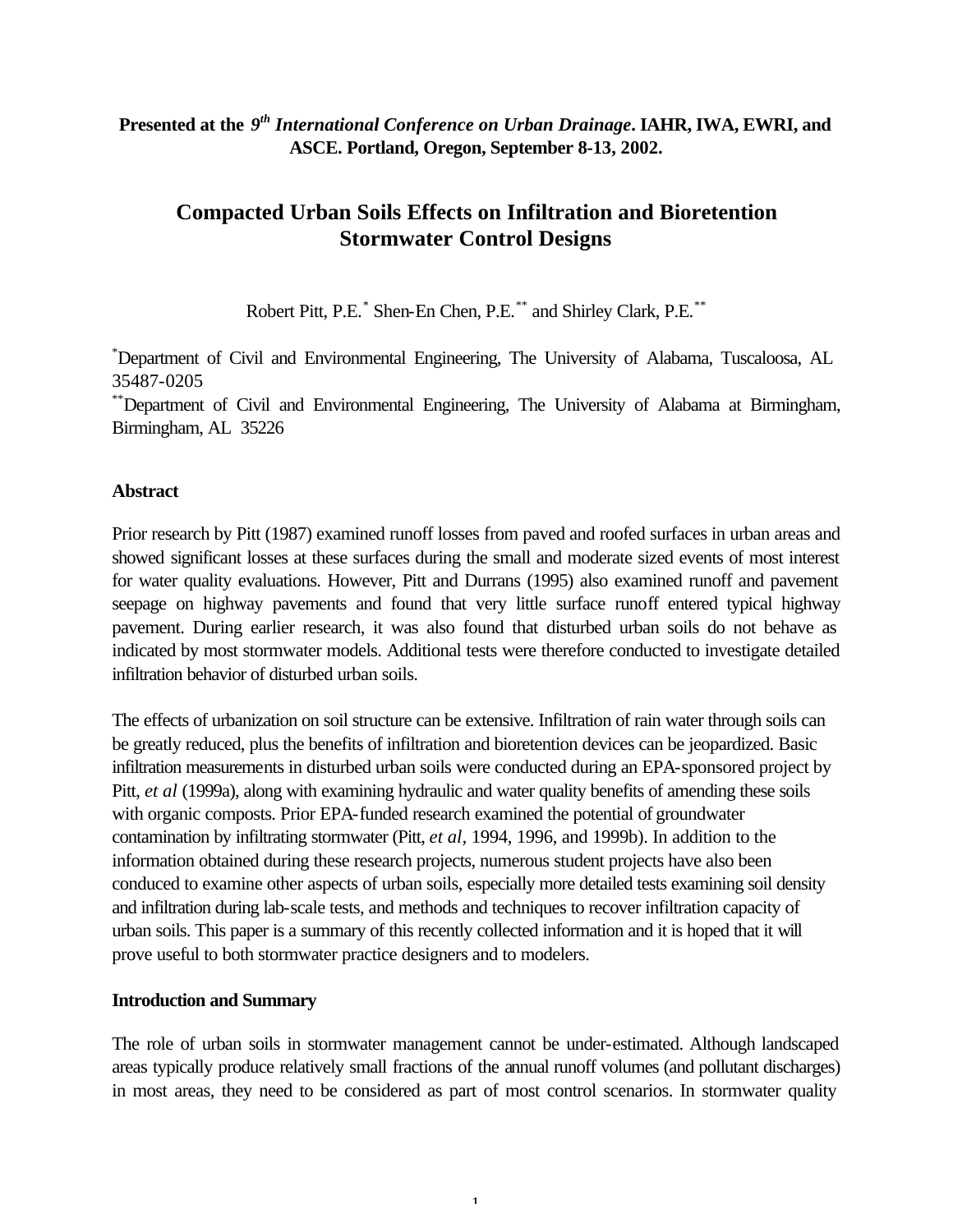management, the simplest approach is to attempt to maintain the relative values of the hydrologic cycle components after development compared to pre-development conditions. This usually implies the use of infiltration controls to compensate for the increased pavement and roof areas. This can be a difficult objective to meet. However, with a better understanding of urban soil characteristics, and how they may be improved, this objective can be more realistically obtained.

Whenever one talks of stormwater infiltration, potential groundwater contamination questions arise. Prior EPA-funded research, an updated book, and a more recent review paper (Pitt, *et al*. 1994, 1996 and 1999b) discuss the potential for this problem. This material shows that is possible to incorporate many stormwater infiltration options in urban areas, as long as suitable care is taken. Infiltration controls should especially be considered in residential areas where the runoff is relatively uncontaminated and surface infiltration can typically be applied. Manufacturing industrial areas and subsurface injection should normally be excluded from stormwater infiltration consideration, in contrast.

Over the past few years, we have conducted several sets of tests, both in the field and in the laboratory. We have found that typical soil compaction results in substantial reductions in infiltration rates, especially for clayey soils, as expected. Sandy soils are better able to withstand compaction, although their infiltration rates are still significantly reduced.

A previous EPA report (Pitt 1999a) describes the results from a series of tests that have examined how the infiltration capacity of compacted soils can be recovered through the use of soil amendments (such as composts). This work has shown that these soil amendments not only allow major improvements in infiltration rates, but also provide added protection to groundwater resources, especially from heavy metal contamination. Newly placed compost amendments, however, may cause increased nutrient discharges until the material is better stabilized (usually within a couple of years). Information collected during research on stormwater filter media (Clark and Pitt 1999) has also allowed us to develop a listing of desirable traits for soil amendments and to recommend several media that may be good candidates as soil amendments.

The NRCS (2001), especially in New Jersey, have also been active in investigating problems associated with urban soils during land development.

Alternative stormwater management options can be examined using the Source Loading and Management Model (SLAMM) and this soil information. The use of bioretention controls, such as roof gardens for example, can result in almost complete removal of roof runoff from the surface runoff component. It must be recognized that matching pre-development runoff characteristics through stormwater controls at the time of development may not be possible. Certainly, the careful use of different types of infiltration and bioretention controls, especially in low and medium density developments, are more likely to meet pre-development conditions than if these controls are not used. Accurate hydrologic modeling and correct design of these practices that consider the unique features of urban soils will help in minimizing many types of urban receiving water problems.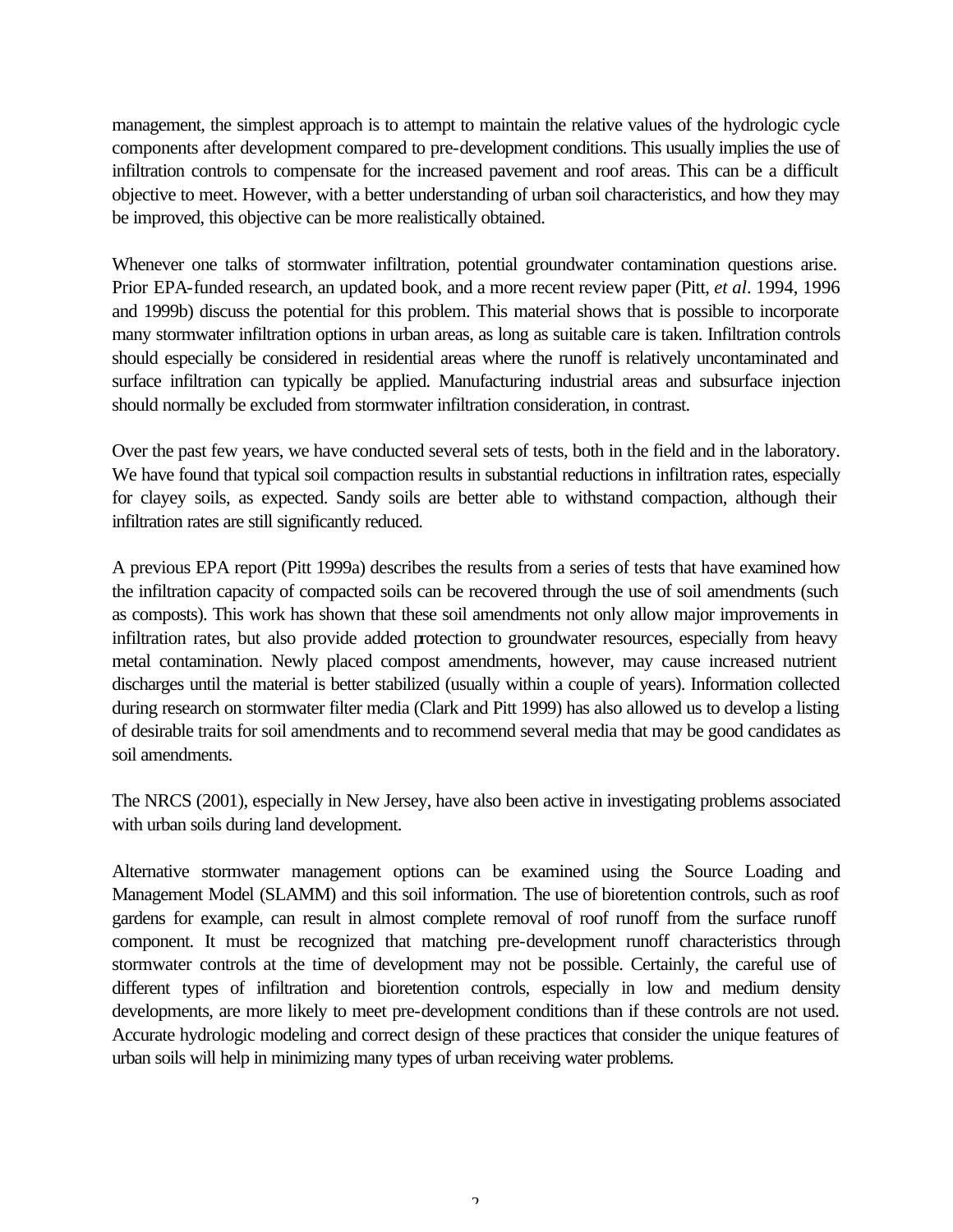Areas have increased runoff after development due to a number of reasons. The most important cause is usually the increased amount of pavement and roof areas. However, as noted in this paper, urban soils also undergo major modifications that also result in increased runoff. These soil modifications may mostly affect infiltration (as described in the following paper sections), but other soil changes also occur. Specifically, reductions in the organic content of the surface soil layers and removal of plants will reduce the evapotranspiration (ET) losses and contribute to increases in runoff. This is especially important in areas where surface soils are relatively shallow and located above impermeable layers (such as the glacial till in the Seattle area, the location of our research on amended soils that was conducted to increase the ET rates of urban soils, Harrison, et al. 1997 and Pitt, et al. 1999a).

The soil compaction during construction and use likely causes most of the reduced infiltration capacity of urban soils. In addition, many more subtle changes will also reduce infiltration, such as the replacement of native plants which typically have much deeper root systems with shallow-rooted grasses. Many of these subtle changes contribute to the variations in the measured infiltration rates noted during these experiments reported in this paper. The removal of the native surface soils results in the removal of organic matter, mature and deep-rooted plants, and the soils themselves, often exposing a deeper soil material that is much less able to allow infiltration or evapotranspiration.

*Infiltration Mechanisms.* Infiltration of rainfall into pervious surfaces is controlled by three mechanisms, the maximum possible rate of entry of the water through the soil/plant surface, the rate of movement of the water through the vadose (unsaturated) zone, and the rate of drainage from the vadose zone into the saturated zone. During periods of rainfall excess, long-term infiltration is the least of these three rates, and the runoff rate after depression storage is filled is the excess of the rainfall intensity greater than the infiltration rate. The infiltration rate typically decreases during periods of rainfall excess. Storage capacity is recovered when the drainage from the vadose zone is faster than the infiltration rate.

The surface entry rate of water may be affected by the presence of a thin layer of silts and clay particles at the surface of the soil and vegetation. These particles may cause a surface seal that would decrease a normally high infiltration rate. The movement of water through the soil depends on the characteristics of the underlying soil. Once the surface soil layer is saturated, water cannot enter soil faster than it is being transmitted away, so this transmission rate affects the infiltration rate during longer events. The depletion of available storage capacity in the soil affects the transmission and drainage rates. The storage capacity of soils depends on the soil thickness, porosity, and the soil-water content. Many factors, such as soil texture, root development, soil insect and animal bore holes, structure, and presence of organic matter, affect the effective porosity of the soil.

The infiltration of water into the surface soil is responsible for the largest abstraction (loss) of rainwater in natural areas. The infiltration capacity of most soils allows low intensity rainfall to totally infiltrate, unless the soil voids became saturated or the underlain soil was much more compact than the top layer (Morel-Seytoux 1978). High intensity rainfalls generate substantial runoff because the infiltration capacity at the upper soil surface is surpassed, even though the underlain soil might still be very dry.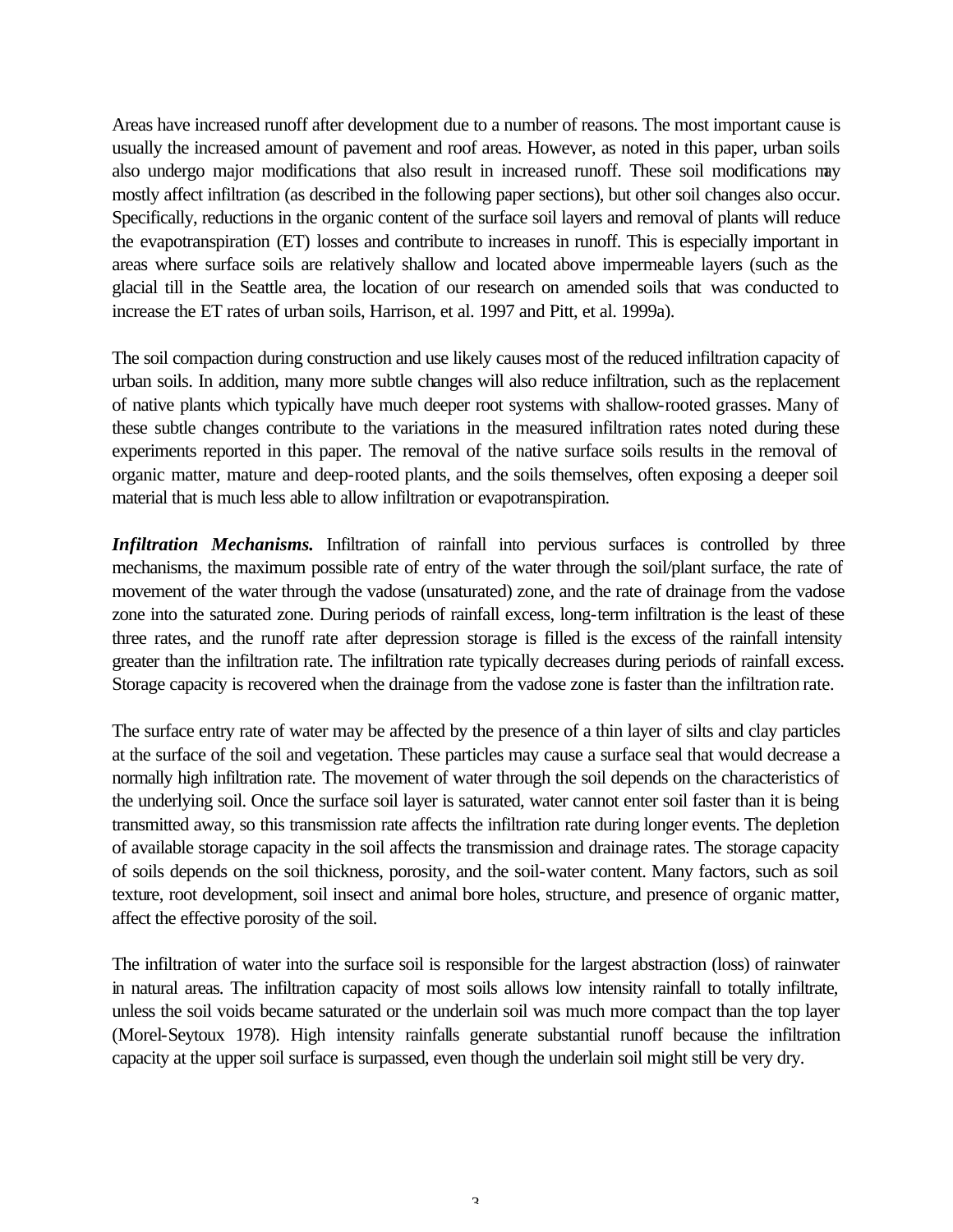The classical assumption is that the infiltration capacity of a soil is highest at the very beginning of a storm and decreases with time (Willeke 1966). The soil-water content of the soil, whether it was initially dry or wet from a recent storm, will have a great effect on the infiltration capacity of certain soils (Morel-Seytoux 1978). Horton (1939) is credited with defining infiltration capacity and deriving an appropriate working equation. Horton defined infiltration capacity as "...the maximum rate at which water can enter the soil at a particular point under a given set of conditions" (Morel-Seytoux 1978).

Natural infiltration is significantly reduced in urban areas due to several factors: the decreased area of exposed soils, removal of surface soils and exposing subsurface soils, and compaction of the soils during earth moving and construction operations. The decreased areas of soils are typically associated with increased runoff volumes and peak flow rates, while the effects of soil disturbance are rarely considered. Infiltration practices have long been applied in many areas to compensate for the decreased natural infiltration areas, but with limited success. Silting of the infiltration areas is usually responsible for early failures of these devices, although compaction from heavy traffic is also a recognized problem. More recently, "bioretention" practices, that rely more on surface infiltration in extensively vegetated areas, are gaining in popularity and appear to be a more robust solution than conventional infiltration trenches. These bioretention devices also allow modifications of the soil with amendments.

*Groundwater Impacts Associated with Stormwater Infiltration.* One of the major concerns of stormwater infiltration is the question of adversely impacting groundwater quality. Pitt, *et al*. (1994, 1996 and 1999b) reviewed many studies that investigated groundwater contamination from stormwater infiltration. They developed a methodology to evaluate the contamination potential of stormwater nutrients, pesticides, other organic compounds, pathogens, metals, salts and other dissolved minerals, suspended solids, and gases, based on the concentrations of the contaminant in stormwater, the treatability of the contaminant, and the mobility of the contaminant through the vadose zone. Stormwater salts, some pathogens, 1,3-dichlorobenzene, pyrene, fluoranthene, and zinc, were found to have high potentials for contaminating groundwater, under some conditions. Generally, there is only a minimal potential of contaminating groundwaters from residential area stormwaters (chlorides in northern areas remains a concern), especially if surface infiltration is used.

Prior to urbanization, groundwater recharge resulted from infiltration of precipitation through pervious surfaces, including grasslands and woods. This infiltrating water was relatively uncontaminated. With urbanization in humid areas, the permeable soil surface area through which recharge by infiltration could occur was reduced. This resulted in much less groundwater recharge and greatly increased surface runoff and reduced dry weather flows. In addition, the waters available for recharge generally carried increased quantities of pollutants. With urbanization, new sources of groundwater recharge also occurred, including recharge from domestic septic tanks, percolation basins and industrial waste injection wells, and from agricultural and residential irrigation. In arid areas, the groundwater recharge may actually increase with urbanization due to artificial irrigation, resulting in increased dry weather base flows.

The following paragraphs (from Pitt, *et al*. 1994 and 1996) describe the stormwater pollutants that have the greatest potential of adversely affecting groundwater quality during stormwater infiltration. Table 1 is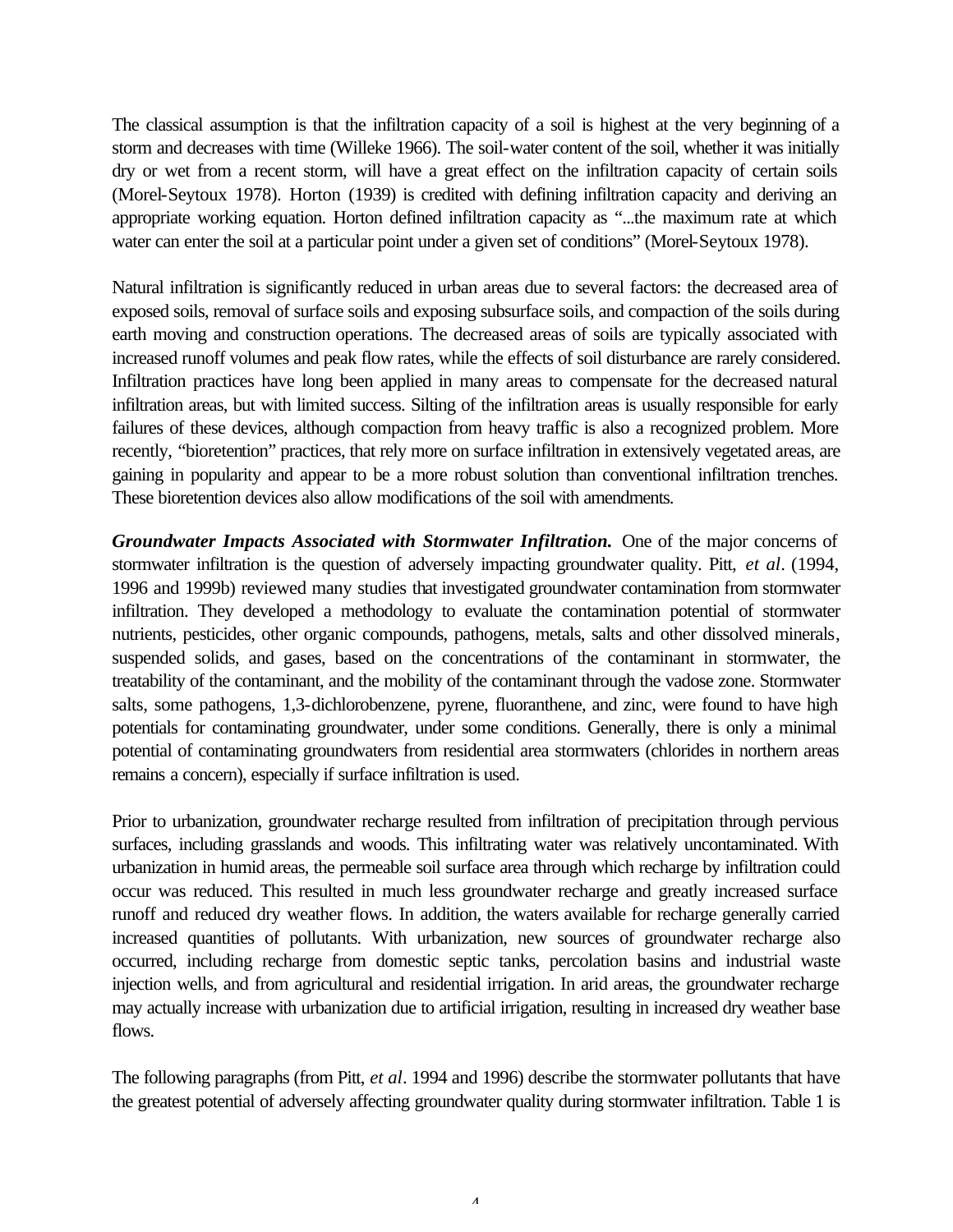a summary of the pollutants found in stormwater that may cause groundwater contamination problems for various reasons. This table does not consider the risk associated with using groundwater contaminated with these pollutants. Causes of concern include high mobility (low sorption potential) in the vadose zone, high abundance (high concentrations and high detection frequencies) in stormwater, and high soluble fractions (small fraction associated with particulates which would have little removal potential using conventional stormwater sedimentation controls) in the stormwater. The contamination potential is the lowest rating of the influencing factors. As an example, if no pretreatment was to be used before percolation through surface soils, the mobility and abundance criteria are most important. If a compound was mobile, but was in low abundance (such as for VOCs), then the groundwater contamination potential would be low. However, if the compound was mobile and was also in high abundance (such as for sodium chloride, in certain conditions), then the groundwater contamination would be high. If sedimentation pretreatment was to be used before infiltration, then most of the particulate-bound pollutants will likely be removed before infiltration. In this case, all three influencing factors (mobility, abundance in stormwater, and soluble fraction) would be considered important. As an example, chlordane would have a low contamination potential with sedimentation pretreatment, while it would have a moderate contamination potential if no pretreatment was used. In addition, if subsurface infiltration/injection was used instead of surface percolation, the compounds would most likely be more mobile, making the abundance criteria the most important, with some regard given to the filterable fraction information for operational considerations.

This table is only appropriate for initial estimates of contamination potential because of the simplifying assumptions made, such as the likely worst case mobility measures for sandy soils having low organic content. If the soil was clayey and/or had a high organic content, then most of the organic compounds would be less mobile than shown on this table. The abundance and filterable fraction information is generally applicable for warm weather stormwater runoff at residential and commercial area outfalls. The concentrations and detection frequencies (and corresponding contamination potentials) would likely be greater for critical source areas (especially vehicle service areas) and critical land uses (especially manufacturing industrial areas).

With biofiltration through amended urban soils, the lowered groundwater contamination potential shown for surface infiltration with prior treatment, would generally apply. With gravel-filled infiltration trenches having no grass filtering or other pre-treatment, or with discharge in disposal wells, the greater groundwater contamination potentials shown for injection with minimal pretreatment would generally apply.

The stormwater pollutants of most concern (those that may have the greatest adverse impacts on groundwaters) include:

• nutrients: nitrate has a low to moderate groundwater contamination potential for both surface percolation and subsurface infiltration/injection practices because of its relatively low concentrations found in most stormwaters. However, if the stormwater nitrate concentration was high, then the groundwater contamination potential would also likely be high.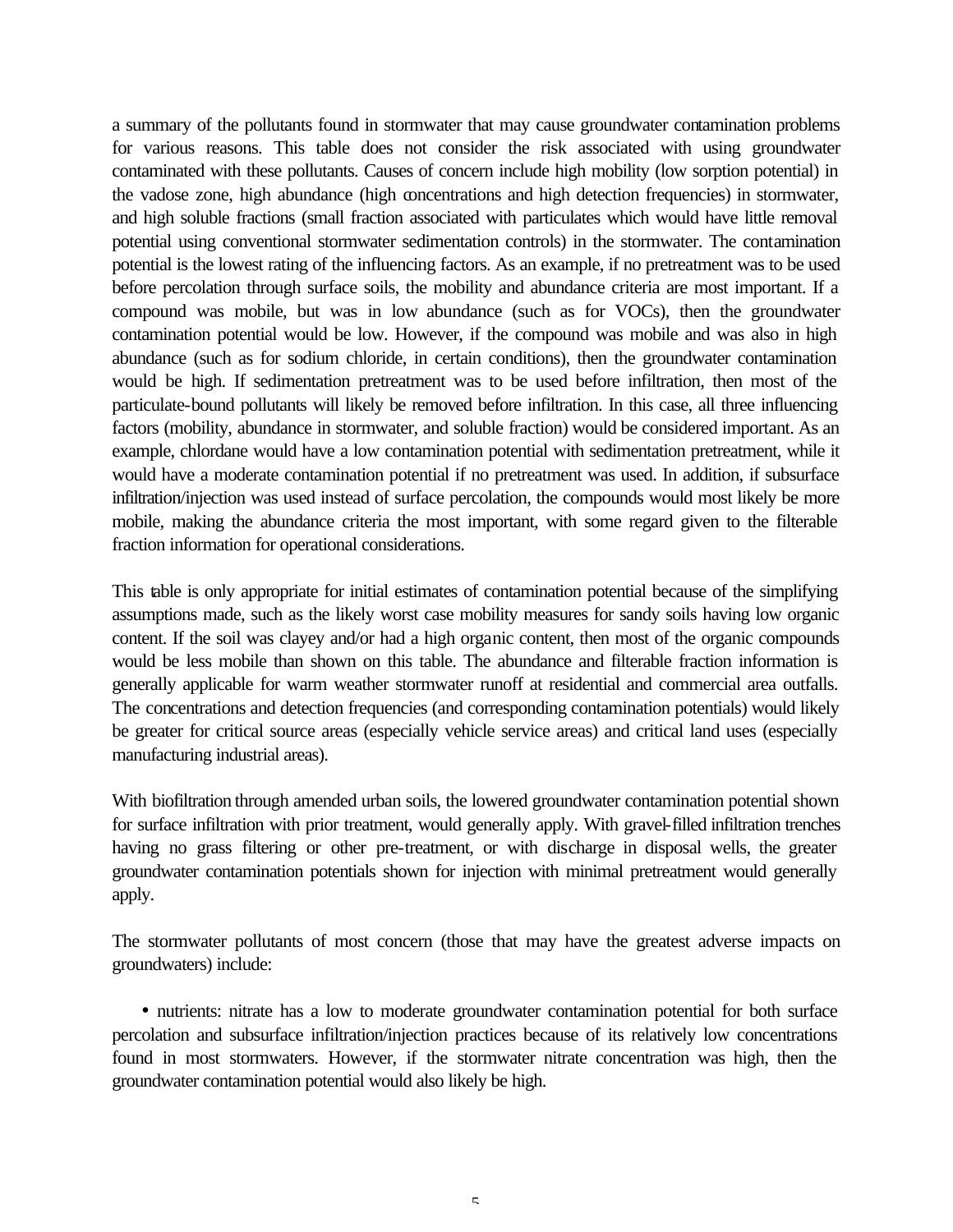|                 |                                        |                                                    |                                 |                        | Table 1. Groundwater Contamination Potential for Stormwater Pollutants (Source: Pitt, et al. 1996) |                                                                              |                                                                                       |
|-----------------|----------------------------------------|----------------------------------------------------|---------------------------------|------------------------|----------------------------------------------------------------------------------------------------|------------------------------------------------------------------------------|---------------------------------------------------------------------------------------|
|                 | Compounds                              | <b>Mobility</b><br>(sandy/low<br>organic<br>soils) | Abundance<br>in storm-<br>water | Fraction<br>filterable | Contamination<br>potential for<br>surface infilt.<br>and no<br>pretreatment                        | Contamination<br>potential for<br>surface infilt.<br>with sediment-<br>ation | Contamination<br>potential for<br>sub-surface<br>inj. with<br>minimal<br>pretreatment |
| Nutrients       | nitrates                               | mobile                                             | low/moderate                    | high                   | low/moderate                                                                                       | low/moderate                                                                 | low/moderate                                                                          |
| Pesticides      | $2,4-D$                                | mobile                                             | low                             | likely low             | low                                                                                                | low                                                                          | low                                                                                   |
|                 | $\gamma$ -BHC (lindane)                | intermediate                                       | moderate                        | likely low             | moderate                                                                                           | low                                                                          | moderate                                                                              |
|                 | malathion                              | mobile                                             | low                             | likely low             | low                                                                                                | low                                                                          | low                                                                                   |
|                 | atrazine                               | mobile                                             | low                             | likely low             | low                                                                                                | low                                                                          | low                                                                                   |
|                 | chlordane                              | intermediate                                       | moderate                        | very low               | moderate                                                                                           | low                                                                          | moderate                                                                              |
|                 | diazinon                               | mobile                                             | low                             | likely low             | low                                                                                                | low                                                                          | low                                                                                   |
| Other           | <b>VOCs</b>                            | mobile                                             | low                             | very high              | low                                                                                                | low                                                                          | low                                                                                   |
| organics        | 1,3-dichloro-<br>benzene               | low                                                | high                            | high                   | low                                                                                                | low                                                                          | high                                                                                  |
|                 | anthracene                             | intermediate                                       | low                             | moderate               | low                                                                                                | low                                                                          | low                                                                                   |
|                 | benzo(a)<br>anthracene                 | intermediate                                       | moderate                        | very low               | moderate                                                                                           | low                                                                          | moderate                                                                              |
|                 | bis $(2 -$<br>ethylhexyl)<br>phthalate | intermediate                                       | moderate                        | likely low             | moderate                                                                                           | low?                                                                         | moderate                                                                              |
|                 | butyl benzyl<br>phthalate              | low                                                | low/moderate                    | moderate               | low                                                                                                | low                                                                          | low/moderate                                                                          |
|                 | fluoranthene                           | intermediate                                       | high                            | high                   | moderate                                                                                           | moderate                                                                     | high                                                                                  |
|                 | fluorene                               | intermediate                                       | low                             | likely low             | low                                                                                                | low                                                                          | low                                                                                   |
|                 | naphthalene                            | low/inter.                                         | low                             | moderate               | low                                                                                                | low                                                                          | low                                                                                   |
|                 | penta-<br>chlorophenol                 | intermediate                                       | moderate                        | likely low             | moderate                                                                                           | low?                                                                         | moderate                                                                              |
|                 | phenanthrene                           | intermediate                                       | moderate                        | very low               | moderate                                                                                           | low                                                                          | moderate                                                                              |
|                 | pyrene                                 | intermediate                                       | high                            | high                   | moderate                                                                                           | moderate                                                                     | high                                                                                  |
| Pathogens       | enteroviruses                          | mobile                                             | likely present                  | high                   | high                                                                                               | high                                                                         | high                                                                                  |
|                 | Shigella                               | low/inter.                                         | likely present                  | moderate               | low/moderate                                                                                       | low/moderate                                                                 | high                                                                                  |
|                 | Pseudomonas<br>aeruginosa              | low/inter.                                         | very high                       | moderate               | low/moderate                                                                                       | low/moderate                                                                 | high                                                                                  |
|                 | protozoa                               | low/inter.                                         | likely present                  | moderate               | low/moderate                                                                                       | low/moderate                                                                 | high                                                                                  |
| Heavy<br>metals | nickel                                 | low                                                | high                            | low                    | low                                                                                                | low                                                                          | high                                                                                  |
|                 | cadmium                                | low                                                | low                             | moderate               | low                                                                                                | low                                                                          | low                                                                                   |
|                 | chromium                               | inter./very<br>low                                 | moderate                        | very low               | low/moderate                                                                                       | low                                                                          | moderate                                                                              |
|                 | lead                                   | very low                                           | moderate                        | very low               | low                                                                                                | low                                                                          | moderate                                                                              |
|                 | zinc                                   | low/very low                                       | high                            | high                   | low                                                                                                | low                                                                          | high                                                                                  |
| Salts           | chloride                               | mobile                                             | seasonally<br>high              | high                   | high                                                                                               | high                                                                         | high                                                                                  |

• pesticides: lindane and chlordane have moderate groundwater contamination potentials for surface percolation practices (with no pretreatment) and for subsurface injection (with minimal pretreatment). The groundwater contamination potentials for both of these compounds would likely be substantially reduced with adequate sedimentation pretreatment. Pesticides have been mostly found in urban runoff from residential areas, especially in dry-weather flows associated with landscaping irrigation runoff.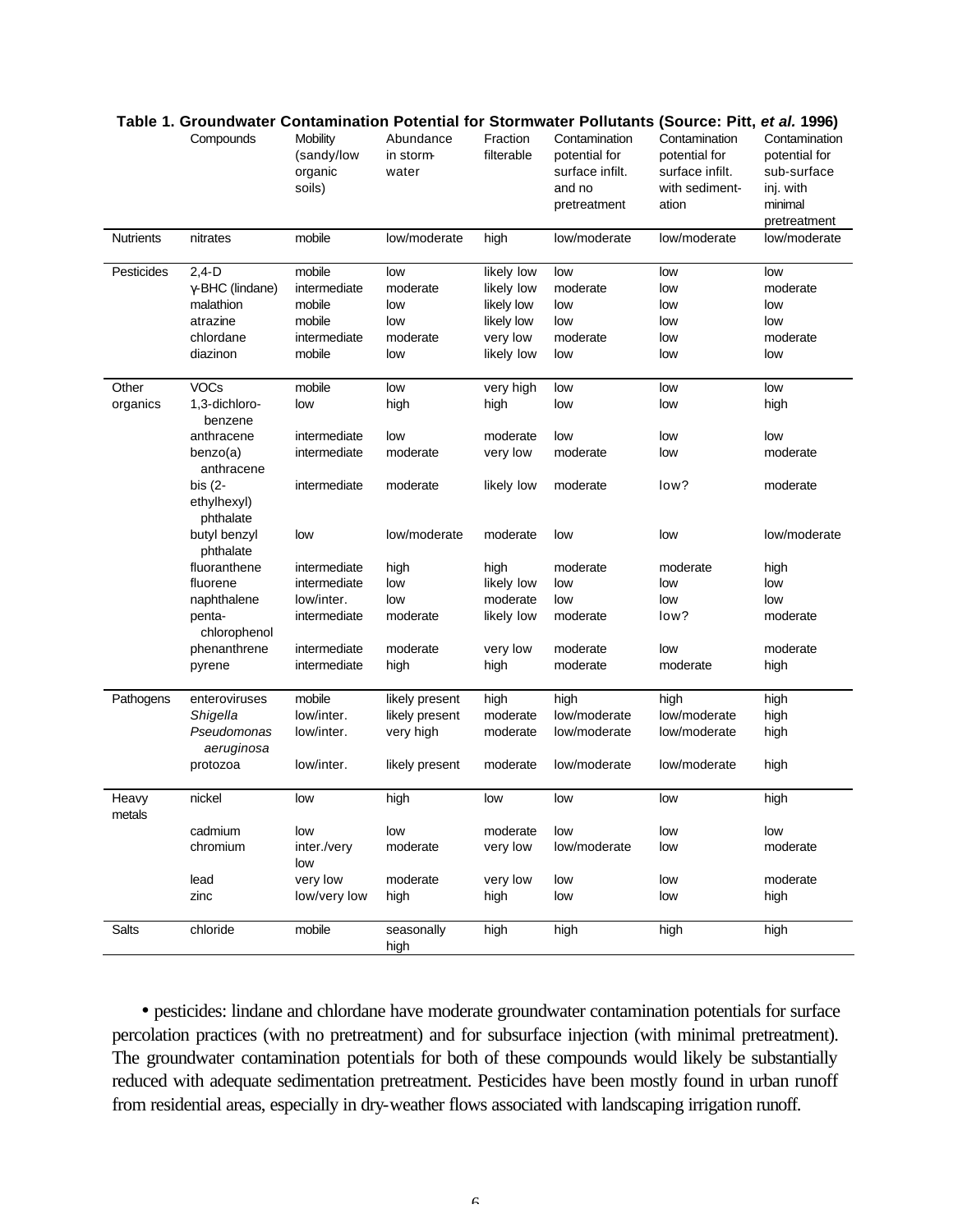• other organics: 1,3-dichlorobenzene may have a high groundwater contamination potential for subsurface infiltration/injection (with minimal pretreatment). However, it would likely have a lower groundwater contamination potential for most surface percolation practices because of its relatively strong sorption to vadose zone soils. Both pyrene and fluoranthene would also likely have high groundwater contamination potentials for subsurface infiltration/injection practices, but lower contamination potentials for surface percolation practices because of their more limited mobility through the unsaturated zone (vadose zone). Others (including benzo(a)anthracene, bis (2-ethylhexyl) phthalate, pentachlorophenol, and phenanthrene) may also have moderate groundwater contamination potentials, if surface percolation with no pretreatment, or subsurface injection/infiltration is used. These compounds would have low groundwater contamination potentials if surface infiltration was used with sedimentation pretreatment. Volatile organic compounds (VOCs) may also have high groundwater contamination potentials if present in the stormwater (likely for some industrial and commercial facilities and vehicle service establishments). The other organics, especially the volatiles, are mostly found in industrial areas. The phthalates are found in all areas. The PAHs are also found in runoff from all areas, but they are in higher concentrations and occur more frequently in industrial areas.

• pathogens: enteroviruses likely have a high groundwater contamination potential for all percolation practices and subsurface infiltration/injection practices, depending on their presence in stormwater (likely if contaminated with sanitary sewage). Other pathogens, including *Shigella*, *Pseudomonas aeruginosa*, and various protozoa, would also have high groundwater contamination potentials if subsurface infiltration/injection practices are used without disinfection. If disinfection (especially by chlorine or ozone) is used, then disinfection byproducts (such as trihalomethanes or ozonated bromides) would have high groundwater contamination potentials. Pathogens are most likely associated with sanitary sewage contamination of storm drainage systems, but several bacterial pathogens are commonly found in surface runoff in residential areas.

• heavy metals: nickel and zinc would likely have high groundwater contamination potentials if subsurface infiltration/injection was used. Chromium and lead would have moderate groundwater contamination potentials for subsurface infiltration/injection practices. All metals would likely have low groundwater contamination potentials if surface infiltration was used with sedimentation pretreatment. Zinc is mostly found in roof runoff and other areas where galvanized metal comes into contact with rainwater.

• salts: chloride would likely have a high groundwater contamination potential in northern areas where road salts are used for traffic safety, irrespective of the pretreatment, infiltration or percolation practice used. Salts are at their greatest concentrations in snowmelt and early spring runoff in northern areas.

*Prior Infiltration Measurements in Disturbed Urban Soils.* A series of 153 double ring infiltrometer tests were conducted in disturbed urban soils in the Birmingham, and Mobile, Alabama, areas (Pitt, *et al.* 1999a). The tests were organized in a complete 23 factorial design (Box, *et al.* 1978) to examine the effects of soil-water, soil texture, and soil density (compaction) on water infiltration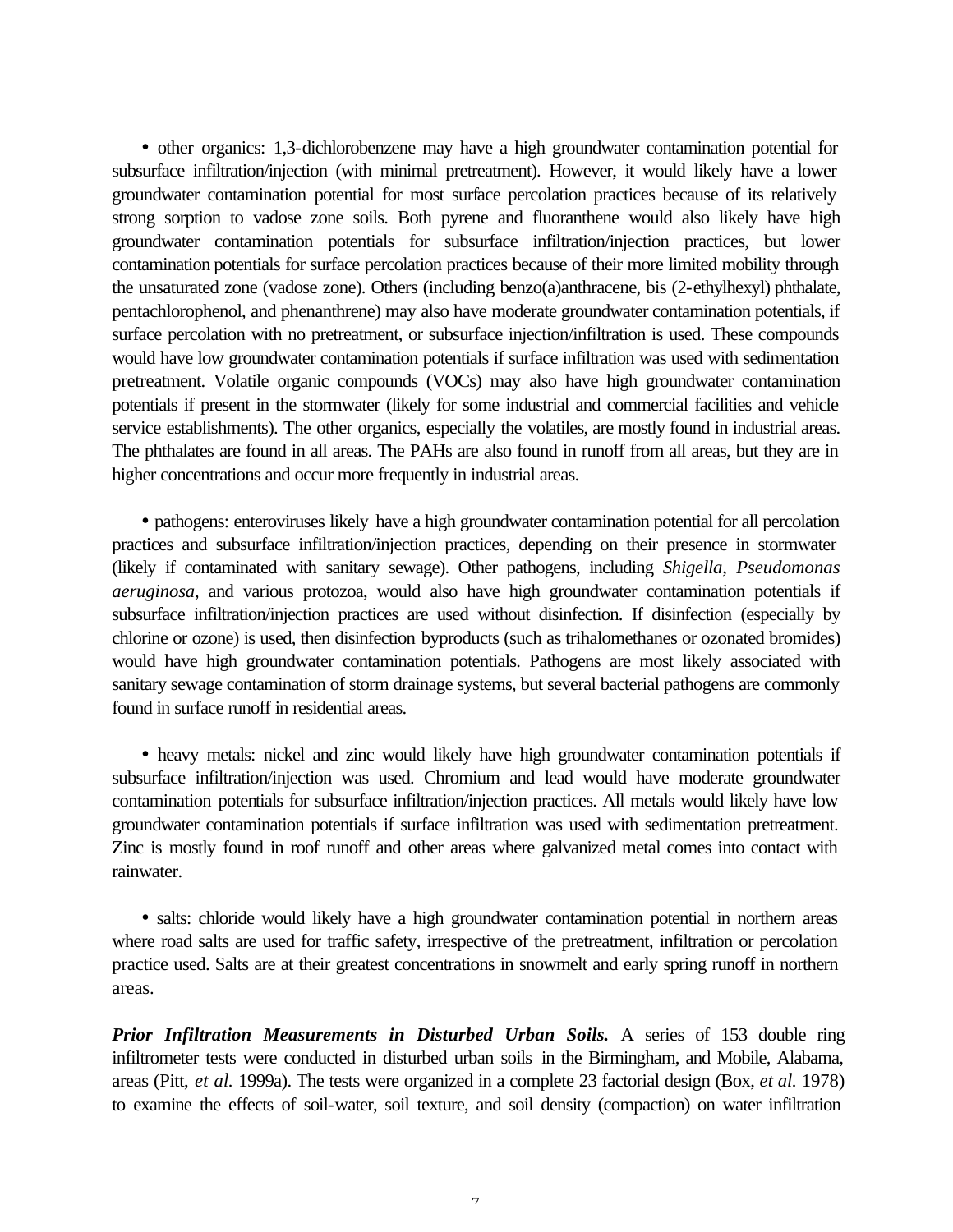through historically disturbed urban soils. Ten sites were selected representing a variety of desired conditions (compaction and texture) and numerous tests were conducted at each test site area. Soilwater content and soil texture conditions were determined by standard laboratory soil analyses. Compaction was measured in the field using a cone penetrometer and confirmed by the site history. From 12 to 27 replicate tests were conducted in each of the eight experimental categories in order to measure the variations within each category for comparison to the variation between the categories:

| Category | <b>Soil Texture</b> | <b>Compaction</b> | Soil-Water<br><b>Content</b> | <b>Number of</b><br>Tests |
|----------|---------------------|-------------------|------------------------------|---------------------------|
|          | Sand                | Compact           | Saturated                    | 18                        |
| 2        | Sand                | Compact           | Dry                          | 21                        |
| 3        | Sand                | Non-compact       | Saturated                    | 24                        |
| 4        | Sand                | Non-compact       | Drv                          | 12                        |
| 5        | Clay                | Compact           | Saturated                    | 18                        |
| 6        | Clay                | Compact           | Dry                          | 15                        |
|          | Clay                | Non-compact       | Saturated                    | 27                        |
|          | Clay                | Non-compact       | Drv                          | 18                        |

Soil infiltration capacity was expected to be related to the time since the soil was disturbed by construction or grading operations (turf age). In most new developments, compacted soils are expected to be dominant, with reduced infiltration compared to pre-construction conditions. In older areas, the soil may have recovered some of its infiltration capacity due to root structure development and from soil insects and other digging animals. Soils having a variety of times since development, ranging from current developments to those about 50 years old, were included in the sampling program. These test sites did not adequately represent a wide range of age conditions for each test condition, so the effects of age could not be directly determined. The WI Dept. of Natural Resources and the University of Wisconsin (Roger Bannerman, WI DNR, personal communication) have conducted some soil infiltration tests on loamy soils to examine the effects of age of urbanization on soil infiltration rates. Their preliminary tests have indicated that as long as several decades may be necessary before compacted loam soils recover to conditions similar to pre-development conditions.

Three TURF-TEC Infiltrometers were used within a meter from each other to indicate the infiltration rate variability of soils in close proximity. These devices have an inner ring about 64 mm (2.5 in.) in diameter and an outer ring about 110 mm (4.25 in.) in diameter. The water depth in the inner compartment starts at 125 mm (5 in.) at the beginning of the test, and the device is pushed into the ground 50 mm (2 in.). Both the inner and outer compartments were filled with clean water by first filling the inner compartment and allowing it to overflow into the outer compartment. Readings were taken every five minutes for a duration of two hours. The incremental infiltration rates were calculated by noting the drop of water level in the inner compartment over each five minute time period.

The weather occurring during this testing phase enabled most site locations to produce a paired set of dry and wet tests. The dry tests were taken during periods of little rain, which typically extended for as long as two weeks with sunny, hot days. The saturated tests were conducted after through soaking of the ground by natural rain or by irrigation. The soil-water content was measured in the field using a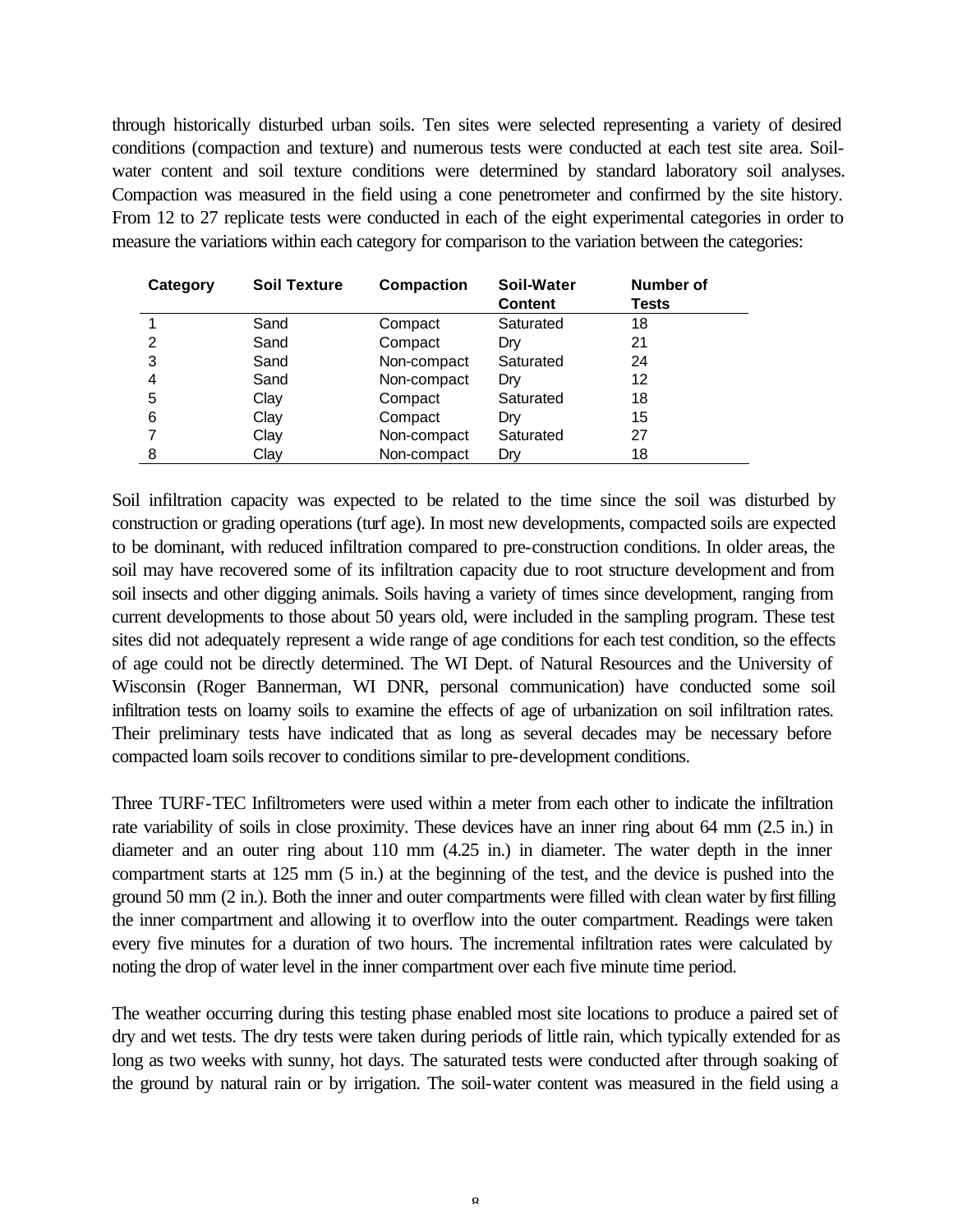portable soil moisture meter and in the laboratory using standard soil-moisture content methods. Saturated conditions occurred for most soils when the soil-moisture content exceeded about 20%.

The texture of the samples were determined by ASTM standard sieve analyses (ASTM D 422 –63 (*Standard Test Method For Particle Size Analysis of Soils*)*.* "Clayey" soils had 30 to 98% clay, 2 to 45% silt, and 2 to 45% sand. This category included clay and clay loam soils. "Sandy" soils had 65 to 95% sand, 2 to 25% silt, and 5 to 35% clay. This category included sand, loamy sand, and sandy loam soils. No natural soils were tested that were predominately silt or loam.

The soil compaction at each site was measured using a cone penetrometer (DICKEY-john Soil Compaction Tester Penetrometer). Penetrometer measurements are sensitive to water content. Therefore, these measurements were not made for saturated conditions and the degree of soil compaction was also determined based on the history of the specific site (especially the presence of parked vehicles, unpaved vehicle lanes, well-used walkways, etc.). Compact soils were defined as having a reading of greater than 300 psi at a depth of three inches. Other factors that were beyond the control of the experiments, but also affect infiltration rates, include bioturbation by ants, gophers and other small burrowing animals, worms, and plant roots.

Figures 1 and 2 are 3D plots of the field infiltration data, illustrating the effects of soil-moisture and compaction, for both sands and clays. Four general conditions were observed to be statistically unique, as listed on Table 2. Compaction has the greatest effect on infiltration rates in sandy soils, with little detrimental effects associated with higher soil-water content conditions. Clay soils, however, are affected by both compaction and soil-water content. Compaction was seen to have about the same effect as saturation on clayey soils, with saturated and compacted clayey soils having very little effective infiltration.

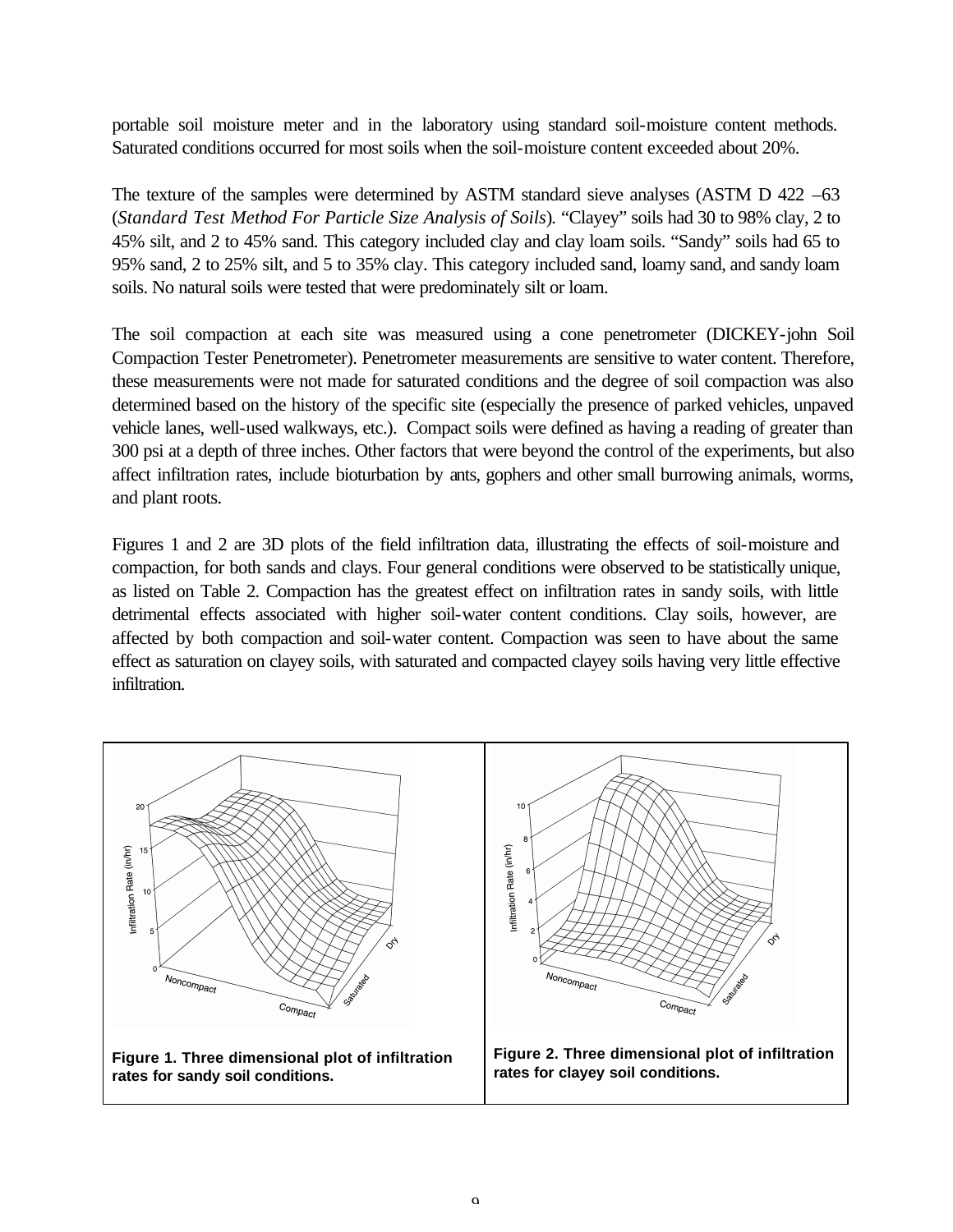| Group                                               | <b>Number</b><br>of tests | Average<br>infiltration<br>rate (in/hr) | COV |
|-----------------------------------------------------|---------------------------|-----------------------------------------|-----|
| noncompacted sandy soils                            | 36                        | 13                                      | 0.4 |
| compact sandy soils                                 | 39                        | 1.4                                     | 1.3 |
| noncompacted and dry clayey soils                   | 18                        | 9.8                                     | 1.5 |
| all other clayey soils (compacted and dry, plus all | 60                        | 0.2                                     | 24  |
| wetter conditions)                                  |                           |                                         |     |

**Table 2. Infiltration Rates for Significant Groupings of Soil Texture, Soil-Water Content, and Compaction Conditions**

The Horton infiltration equation was fitted to each set of individual site test data and the equation coefficients were statistically compared for the different site conditions. Because of the wide range in observed rates for each of the major categories, it may not matter which infiltration rate equation is used. The residuals are all relatively large and it is much more important to consider the random nature of infiltration about any fitted model and to address the considerable effect that soil compaction has on infiltration. It may therefore be best to use a Monte Carlo stochastic component in a runoff model to describe these variations for disturbed urban soils.

As one example of an approach, Table 3 shows the measured infiltration rates for each of the four major soil categories, separated into several time increments. This table shows the observed infiltration rates for each test averaged for different storm durations (15, 30, 60, and 120 minutes). Also shown are the ranges and COV values for each duration and condition. Therefore, a routine in a model could select an infiltration rate, associated with the appropriate soil category, based on the storm duration. The selection would be from a random distribution (likely a log-normal distribution) as described from this table.

Figures 3 through 6 are probability plots showing the observed infiltration rates for each of the four major soil categories, separated by these event durations. Each figure has four separate plots representing the storm event averaged infiltration rates corresponding to four storm durations from 15 minutes to 2 hours. As indicated previously, the infiltration rates became relatively steady after about 30 to 45 minutes during most tests. Therefore, the 2 hour averaged rates could likely be used for most events of longer duration. There is an obvious pattern on these plots which show higher rates for shorter rain durations, as expected. The probability distributions are closer to being log-normally distributed than normally distributed. However, with the large number of zero infiltration rate observations for three of the test categories, log-normal probability plots were not possible.

The soil texture and compaction classification would remain fixed for an extended simulation period (unless the soils underwent an unlikely recovery operation to reduce the soil compaction), but the clayey soils would be affected by the antecedent interevent period which would define the soil-water level at the beginning of the event. Recovery periods are highly dependent on site specific soil and climatic conditions and are calculated using various methods in continuous simulation urban runoff models. The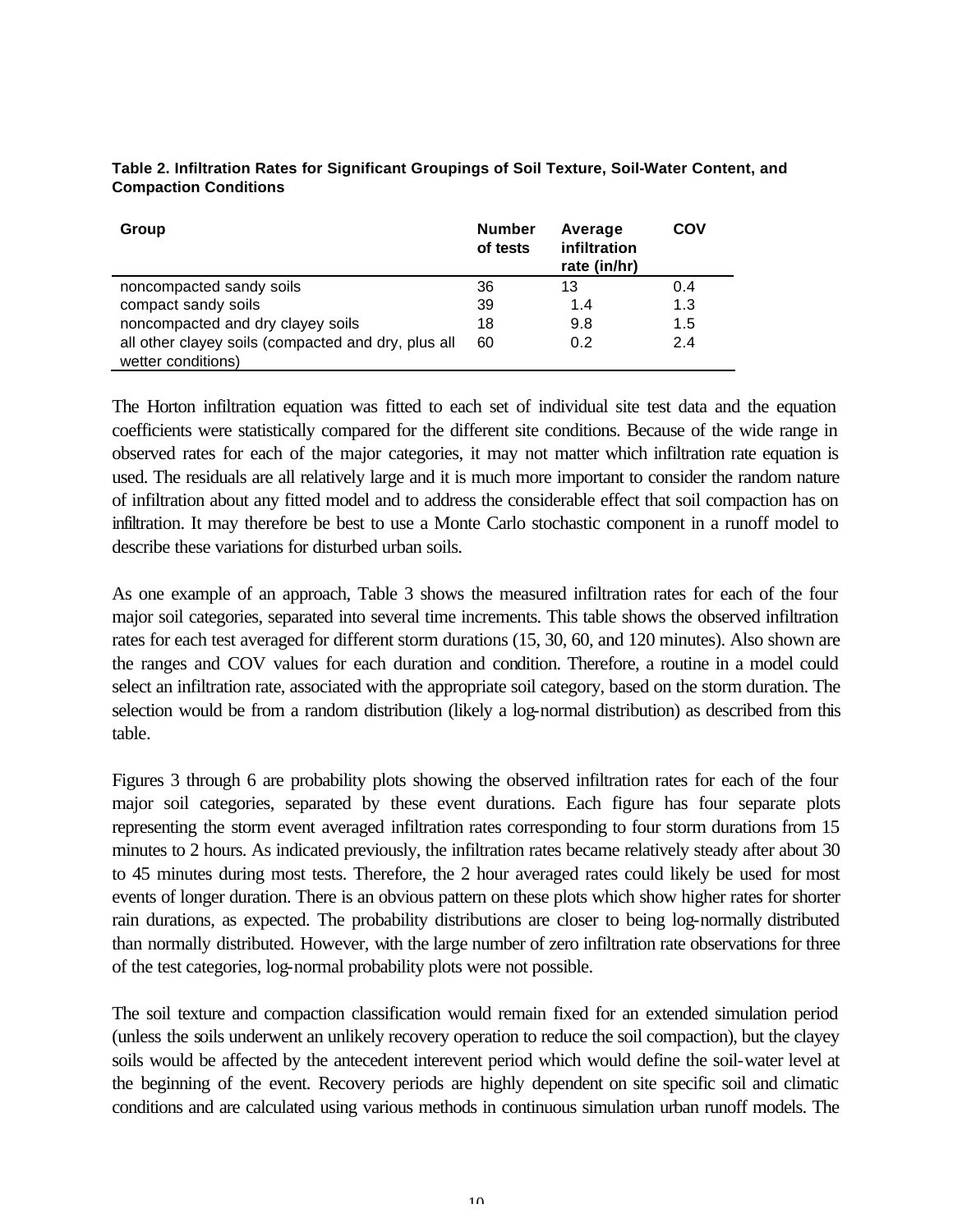models assume that the recovery period is much longer than the period needed to produce saturation conditions. As noted above, saturation (defined here as when the infiltration rate reaches a constant value) occurred under an hour during these tests. A simple estimate of the time needed for recovery of soil-water levels is given by the USDA's Natural Resources Conservation Service (NRCS) (previously the Soil Conservation Service, SCS) in TR-55 (McCuen 1998). The NRCS developed three antecedent soil-water conditions as follows:

|           | Sand, Non-compacted |                                  |      |             |  |  |  |
|-----------|---------------------|----------------------------------|------|-------------|--|--|--|
|           |                     | 15 minutes 30 minutes 60 minutes |      | 120 minutes |  |  |  |
| mean      | 19.5                | 17.4                             | 15.2 | 13.5        |  |  |  |
| median    | 18.8                | 16.5                             | 16.5 | 15.4        |  |  |  |
| std. dev. | 8.8                 | 8.1                              | 6.7  | 6.0         |  |  |  |
| min       | 1.5                 | 0.0                              | 0.0  | 0.0         |  |  |  |
| max       | 38.3                | 33.8                             | 27.0 | 24.0        |  |  |  |
| COV       | 0.4                 | 0.5                              | 0.4  | 0.4         |  |  |  |
| number    | 36                  | 36                               | 36   | 36          |  |  |  |

#### **Table 3. Soil Infiltration Rates for Different Categories and Storm Durations (all rate values are in inches per hour)**

|           | <b>Sand, Compacted</b> |                                  |     |             |  |  |  |  |
|-----------|------------------------|----------------------------------|-----|-------------|--|--|--|--|
|           |                        | 15 minutes 30 minutes 60 minutes |     | 120 minutes |  |  |  |  |
| mean      | 3.6                    | 2.2                              | 1.6 | 1.5         |  |  |  |  |
| median    | 2.3                    | 1.5                              | 0.8 | 0.8         |  |  |  |  |
| std. dev. | 6.0                    | 3.6                              | 2.0 | 1.9         |  |  |  |  |
| min       | 0.0                    | 0.0                              | 0.0 | 0.0         |  |  |  |  |
| max       | 33.8                   | 20.4                             | 9.0 | 6.8         |  |  |  |  |
| COV       | 1.7                    | 1.6                              | 1.3 | 1.3         |  |  |  |  |
| number    | 39                     | 39                               | 39  | 39          |  |  |  |  |

#### **Clay, Dry Non-compacted 15 minutes 30 minutes 60minutes 120 minutes** mean 9.0 8.8 10.8 9.3 median 5.6 4.9 4.5 3.0 std. dev. 9.7 8.8 15.1 15.0 min 0.0 0.0 0.0 0.0 max 28.5 26.3 60.0 52.5 COV 1.1 1.0 1.4 1.6 number 18 18 18 18

#### **All other clayey soils (compacted and dry, plus all saturated conditions) 15 minutes 30 minutes 60minutes 120 minutes**

|           |     | <b>JU IIIIIULGS UUIIIIIULGS</b> |     | 140 MHL |
|-----------|-----|---------------------------------|-----|---------|
| mean      | 1.3 | 0.7                             | 0.5 | 0.2     |
| median    | 0.8 | 0.8                             | 0.0 | 0.0     |
| std. dev. | 1.6 | 1.4                             | 1.2 | 0.4     |
| min       | 0.0 | 0.0                             | 0.0 | 0.0     |
| max       | 9.0 | 9.8                             | 9.0 | 2.3     |
| COV       | 1.2 | 1.9                             | 2.5 | 2.4     |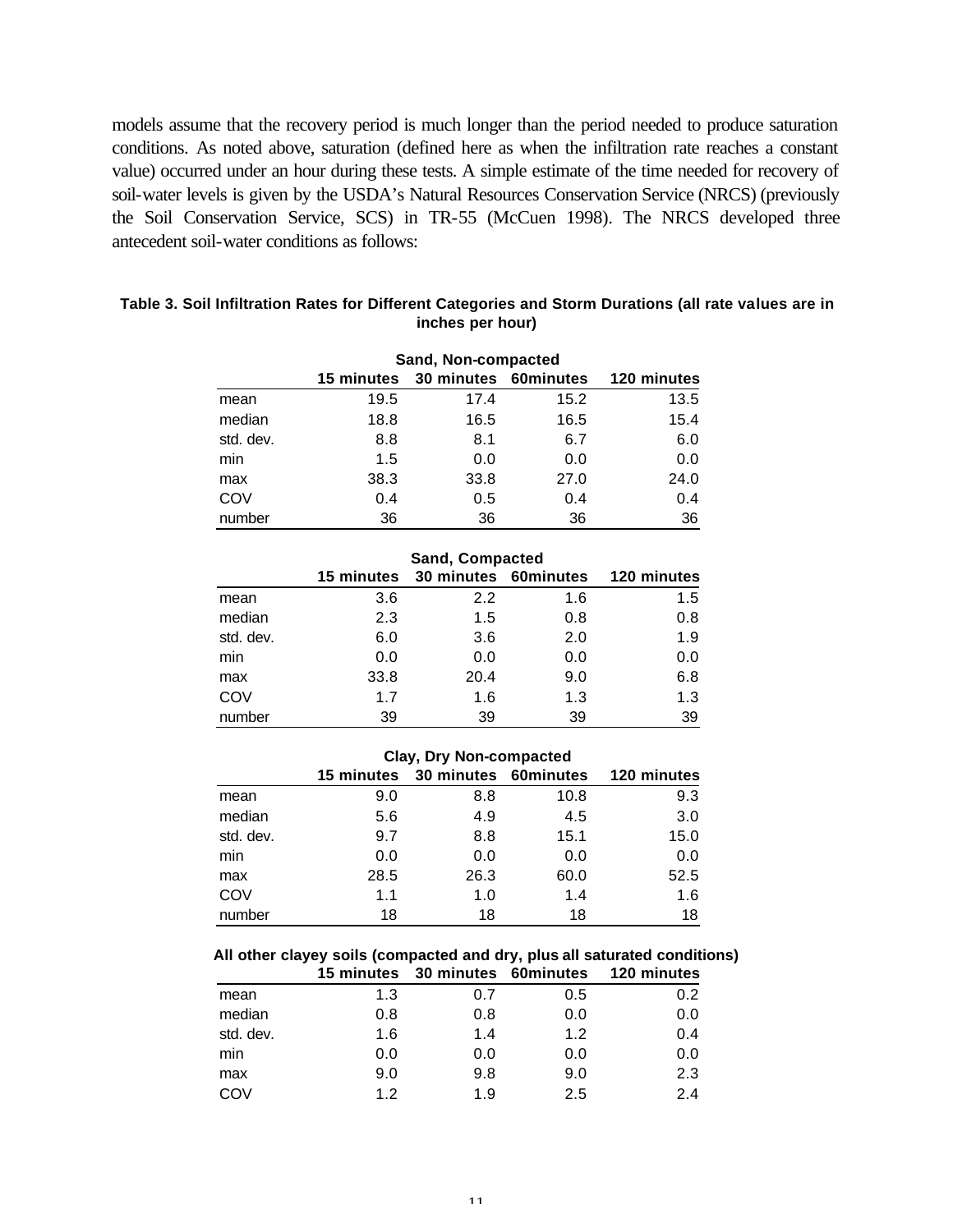| number<br>60<br>бU<br>51<br>' | $\overline{\phantom{a}}$<br>UU |
|-------------------------------|--------------------------------|
|-------------------------------|--------------------------------|

- Condition I: soils are dry but not to the wilting point
- Condition II: average conditions
- Condition III: heavy rainfall, or lighter rainfall and low temperatures, have occurred within the last five days, producing saturated soil.

McCuen (1998) presents Table 4 (from the NRCS) that gives seasonal rainfall limits for these three conditions. Therefore, as a rough guide, saturated soil conditions for clay soils may be assumed if the preceding 5-day total rainfall was greater than about 25 mm (one inch) during the winter or greater than about 50 mm (two inches) during the summer. Otherwise, the "other" infiltration conditions for clay should be assumed.

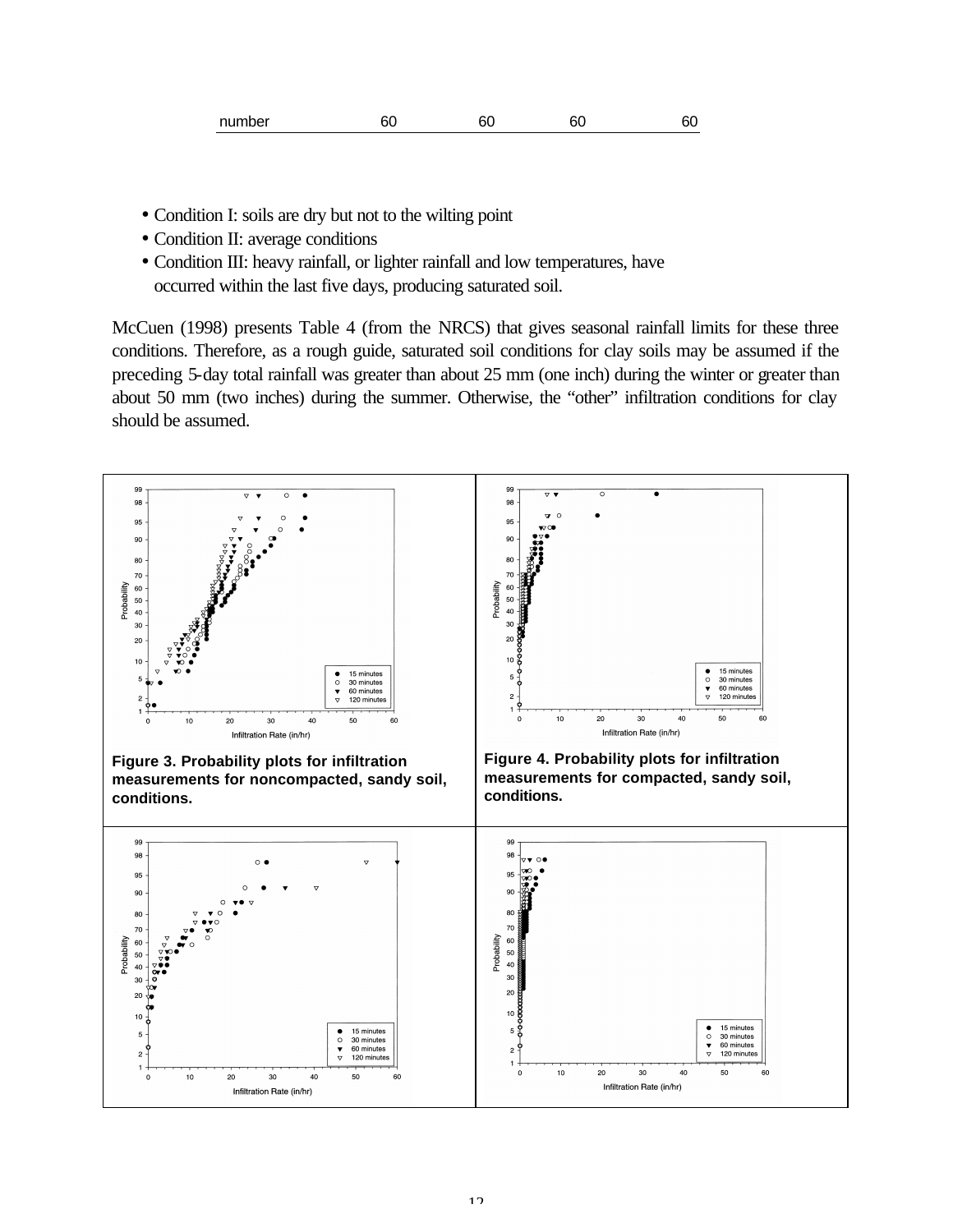| Figure 5. Probability plots for infiltration<br>measurements for dry-noncompacted, clayey<br>soil, conditions. | Figure 6. Probability plots for infiltration<br>measurements for wet-noncompacted, dry-<br>compacted, and wet-compacted, clayey soil<br>conditions. |
|----------------------------------------------------------------------------------------------------------------|-----------------------------------------------------------------------------------------------------------------------------------------------------|
|                                                                                                                |                                                                                                                                                     |

|               | <b>Dormant</b><br><b>Season</b> | Growing<br><b>Season</b> |
|---------------|---------------------------------|--------------------------|
| Condition I   | < 0.5                           | <1.4                     |
| Condition II  | $0.5$ to 1.1                    | $1.4 - 2.1$              |
| Condition III | >1.1                            | >21                      |

#### **Table 4. Total Five-Day Antecedent Rainfall for Different Soil-Water Content Conditions (in.)**

## **Laboratory Controlled Compaction Tests**

*Laboratory Test Methods.* Previous research (Pitt, et al. 1999a), as summarized above, has identified significant reductions in infiltration rates in disturbed urban soils. The tests reported in the following discussion were recently conducted under more controlled laboratory conditions and represent a wider range of soil textures and known soil density values compared to the previous field tests.

Laboratory permeability test setups were used to measure infiltration rates associated with different soils having different textures and compactions. These tests differed from normal permeability tests in that high resolution observations were made at the beginning of the tests to observe the initial infiltration behavior. The tests were run for up to 20 days, although most were completed (when steady low rates were observed) within 3 or 4 days.

Test samples were prepared by mixing known quantities of sand, silt, and clay to correspond to defined soil textures, as shown in Table 5. The initial sample moistures were determined and water was added to bring the initial soil moistures to about 8%, per standard procedures (ASTM D1140-54), reflecting typical "dry" soil conditions and to allow water movement through the soil columns. Table 6 lists the actual soil moisture levels at the beginning of the tests, along with the actual dry bulk soil densities and indications of root growth problems.

Three methods were used to modify the compaction of the soil samples: hand compaction, Standard Proctor Compaction, and Modified Proctor Compaction. Both Standard and Modified Proctor Compactions follow ASTM standard (D 1140-54). All tests were conducted using the same steel molds  $(115.5 \text{ mm tall with } 105 \text{ mm inner diameter, having a volume of } 1000 \text{ cm}^3)$ . The Standard Proctor compaction hammer is 24.4 kN and has a drop height of 300 mm. The Modified Proctor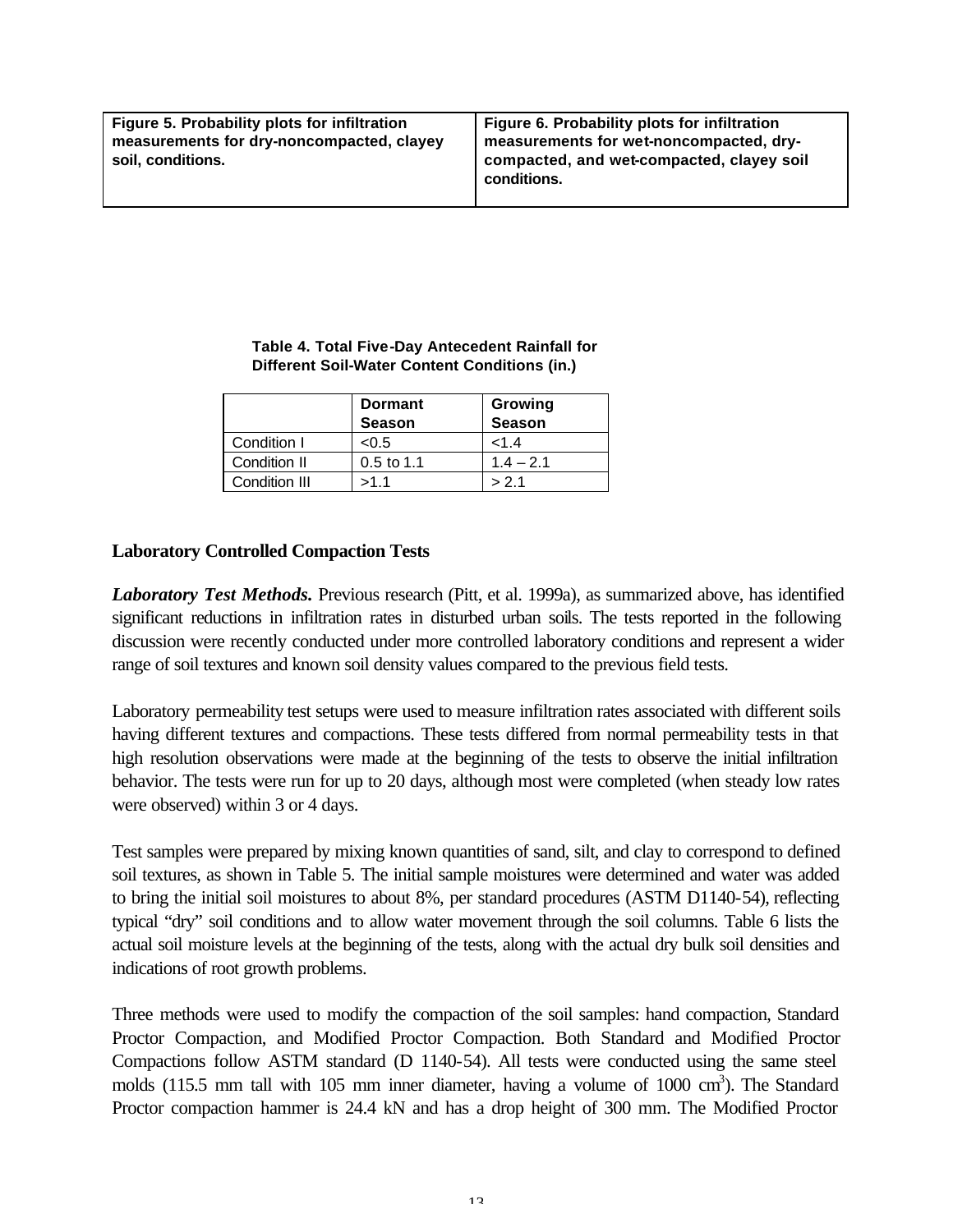hammer is 44.5 kN and has a drop height of 460 mm. For the Standard Proctor setup, the hammer was dropped on the test soil in the mold 25 times on each of three soil layers, while for the Modified Proctor test, the heavier hammer was also dropped 25 times, but on each of five soil layers. The Modified Proctor test therefore resulted in much more compacted soil. The hand compaction was done by gentle hand pressing to force the soil into the mold with as little compaction as possible. A minimal compaction effort was needed to keep the soil in contact with the mold walls and to prevent short-circuiting during the tests. The hand compacted soil specimens therefore had the least amount of compaction. The head for these permeability tests was 1.14 meter (top of the water surface to the top of the compaction mold). The water temperature during the test was kept consistent at 75°F.

|        | <b>Table 5. Test Mixtures During Laboratory Tests</b> |      |                             |      |                       |           |          |
|--------|-------------------------------------------------------|------|-----------------------------|------|-----------------------|-----------|----------|
|        | <b>Pure Sand</b>                                      | Clay | <b>Pure Pure Silt Sandy</b> | Loam | <b>Clavey</b><br>Loam | Silt Loam | Clay Mix |
| % Sand | 100                                                   |      |                             | 72.1 | 30.1                  | 19.4      | 30       |
| % Clay |                                                       | 100  |                             | 9.2  | 30.0                  | 9.7       | 50       |
| % Silt |                                                       |      | 100                         | 18.7 | 39.9                  | 70.9      | 20       |

#### **Table 6. Soil Moisture and Density Values during Laboratory Tests**

|                      |                             |                                                            |                   | (NRCS 2001)                                                                       |                                                     |                                                  |                                |
|----------------------|-----------------------------|------------------------------------------------------------|-------------------|-----------------------------------------------------------------------------------|-----------------------------------------------------|--------------------------------------------------|--------------------------------|
| Soil<br><b>Types</b> | Compaction<br><b>Method</b> | Dry Bulk<br><b>Density</b><br><b>Before Test</b><br>(g/cc) | <b>Ideal Bulk</b> | <b>Bulk</b><br><b>Density Densities that Densities</b><br>Root Growth Root Growth | <b>Bulk</b><br>may Affect that Restrict Content (%) | <b>Before Test After Test</b><br><b>Moisture</b> | <b>Moisture</b><br>Content (%) |
| Silt                 | Hand                        | 1.508                                                      |                   | X                                                                                 |                                                     | 9.7                                              | 22.9                           |
|                      | Standard                    | 1.680                                                      |                   | X                                                                                 |                                                     | 8.4                                              | 17.9                           |
|                      | Modified                    | 1.740                                                      |                   |                                                                                   | X                                                   | 7.8                                              | 23.9                           |
| Sand                 | Hand                        | 1.451                                                      | X                 |                                                                                   |                                                     | 5.4                                              | 21.6                           |
|                      | Standard                    | 1.494                                                      | X                 |                                                                                   |                                                     | 4.7                                              | 16.4                           |
|                      | Modified                    | 1.620                                                      |                   | X                                                                                 |                                                     | 2.0                                              | 16.1                           |
| Clay                 | Hand                        | 1.242                                                      |                   | X                                                                                 |                                                     | 10.6                                             | N/A                            |
| Sandy<br>Loam        | Hand                        | 1.595                                                      |                   | X                                                                                 |                                                     | 7.6                                              | 20.2                           |
|                      | Standard                    | 1.653                                                      |                   | X                                                                                 |                                                     | 7.6                                              | 18.9                           |
|                      | Modified                    | 1.992                                                      |                   |                                                                                   | X                                                   | 7.6                                              | 9.9                            |
| Silt Loam            | Hand                        | 1.504                                                      |                   | X                                                                                 |                                                     | 8.1                                              | 23.0                           |
|                      | Standard                    | 1.593                                                      |                   | X                                                                                 |                                                     | 8.1                                              | 27.8                           |
|                      | Modified                    | 1.690                                                      |                   | X                                                                                 |                                                     | 8.1                                              | 27.8                           |
| Clay<br>Loam         | Hand                        | 1.502                                                      |                   | X                                                                                 |                                                     | 9.1                                              | 24.1                           |
|                      | Standard                    | 1.703                                                      |                   |                                                                                   | X                                                   | 9.1                                              | 19.0                           |
|                      | Modified                    | 1.911                                                      |                   |                                                                                   | X                                                   | 9.1                                              | 14.5                           |
| Clay Mix             | Hand                        | 1.399                                                      |                   | X                                                                                 |                                                     | 8.2                                              | 42.2                           |
|                      | Standard                    | 1.685                                                      |                   |                                                                                   | X                                                   | 8.2                                              | N/A                            |

# **Root Growth Potential Problems**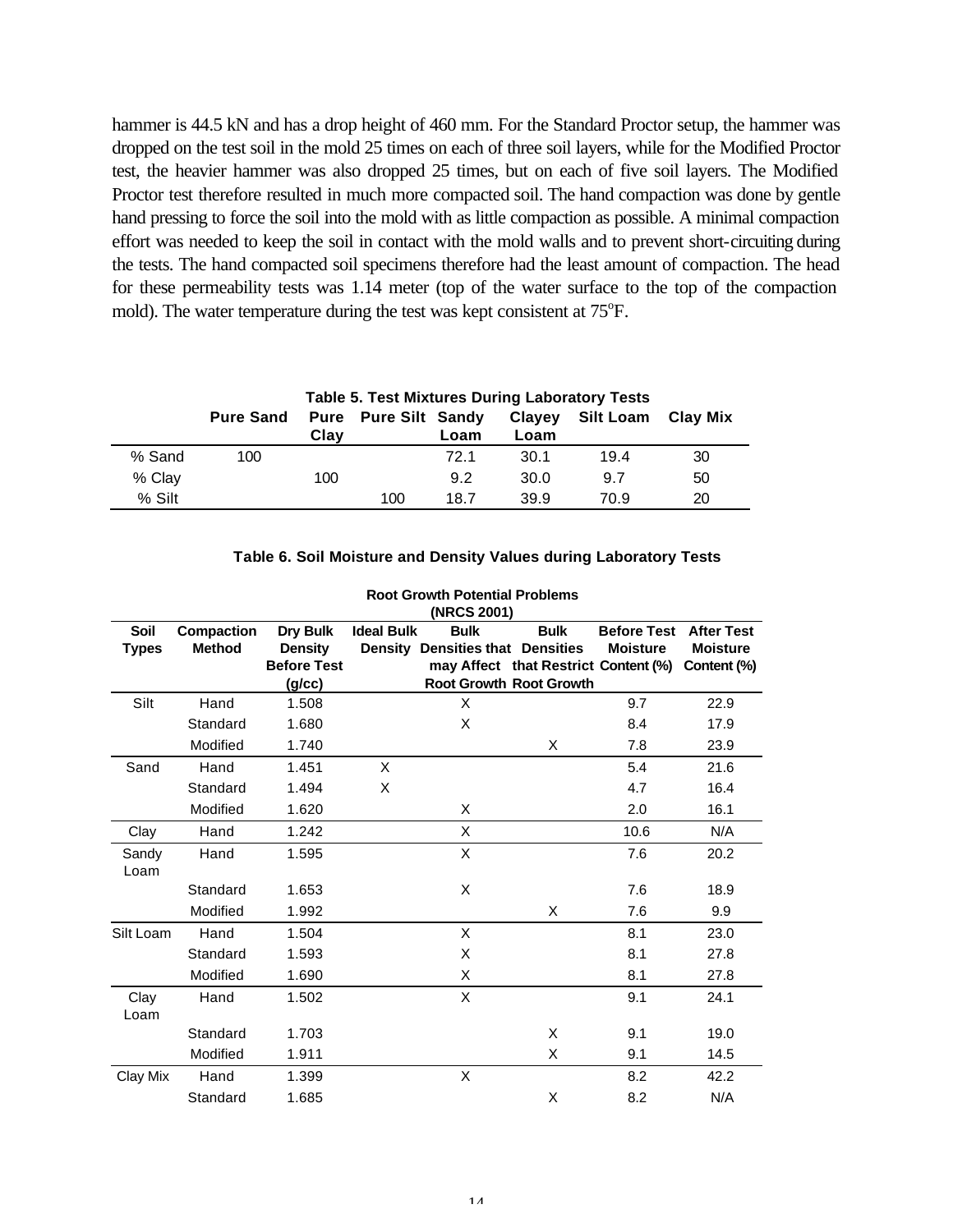| Modified | .929 |  |  | ے.د | N/A |
|----------|------|--|--|-----|-----|
|----------|------|--|--|-----|-----|

As shown on Table 6, a total of 7 soil types were tested representing all main areas of the standard soil texture triangle. Three levels of compaction were tested for each soil, resulting in a total of 21 tests. However, only 15 tests resulted in observed infiltration. The Standard and Modified Proctor clay tests, the Modified Proctor clay loam, and all of the clay mixture tests did not result in any observed infiltration after several days and those tests were therefore stopped. The "after test" moisture levels generally corresponded to the "saturated soil" conditions of the earlier field measurements.

Also shown on Table 6 are indications of root growth problems for these soil densities, based on the NRCS Soil Quality Institute 2000 report, as summarized by the Ocean County Soil Conservation District (NRCS 2001). The only soil test mixtures that were in the "ideal" range for plant growth were the hand placed and standard compacted sands. Most of the modified compacted test mixtures were in the range that are expected to restrict root growth, the exceptions were the sand and silt loam mixtures. The rest of the samples were in the range that may affect root growth. These tests cover a wide range of conditions that may be expected in urban areas.

Laboratory Test Results. Figures 7 through 11 show the infiltration plots obtained during these laboratory compaction tests. Since the hydraulic heads for these experiments was a little more than 1 m, the values obtained would not be very applicable to typical rainfall infiltration values. However, they may be comparable to bioretention or other infiltration devices that have substantial head during operation. The final percolation values may be indicative of long-term infiltration rates, and these results do illustrate the dramatic effects of soil compaction and texture on the infiltration rates.

Most recently, another series of controlled laboratory tests were conducted to better simulate field conditions and standard double-ring infiltration tests, as shown in Table 7. Six soil samples were tested, each at the three different compaction levels described previously. The same permeability test cylinders were used as in the above tests, but plastic extensions were used to enable small depths of standing water on top of the soil test mixtures (4.3 inches, or 11.4 cm, maximum head). Most of these tests were completed within 3 hours, but some were continued for more than 150 hours. Only one to three observation intervals were used during these tests, so they did not have sufficient resolution or enough data points to attempt to fit to standard infiltration equations. However, as noted previously, these longer-term averaged values may be more suitable for infiltration rate predictions due to the high natural variability observed during the initial field tests. As shown, there was very little variation between the different time periods for these tests, compared to the differences between the compaction or texture groupings. Also, sandy soils can still provide substantial infiltration capacities, even when compacted greatly, in contrast to the soils having clays that are very susceptible to compaction.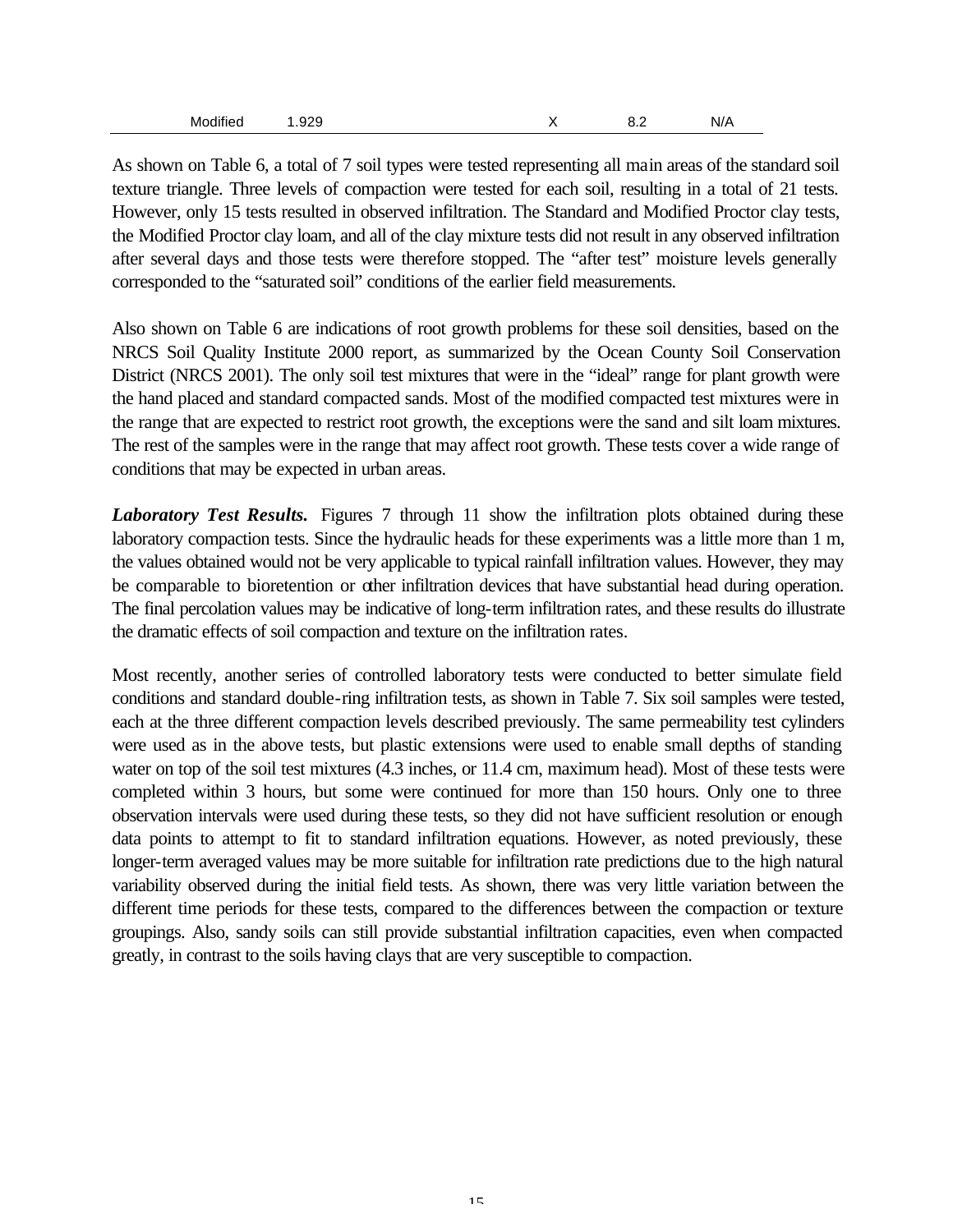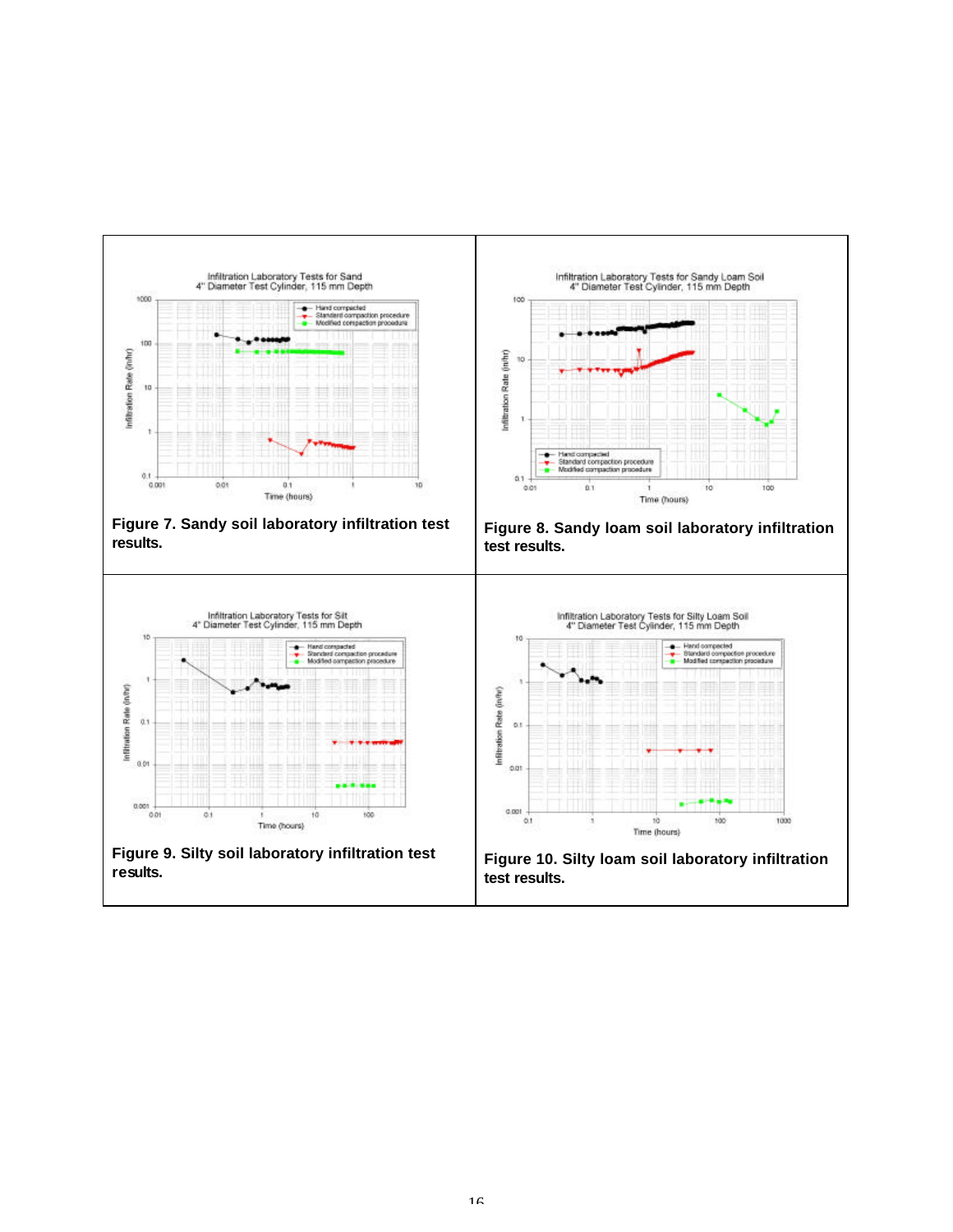

#### **Table 7. Low-Head Laboratory Infiltration Tests for Various Soil Textures and Densities (densities and observed infiltration rates)**

|                     | <b>Hand Compaction</b>                                          | <b>Standard Compaction</b>               | <b>Modified Compaction</b>               |
|---------------------|-----------------------------------------------------------------|------------------------------------------|------------------------------------------|
| Sand (100%<br>sand) | Density: 1.36 g/cc (ideal for<br>roots)                         | Density: 1.71 g/cc (may affect roots)    | Density: 1.70 g/cc (may affect<br>roots) |
|                     |                                                                 |                                          |                                          |
|                     | 0 to 0.48 hrs: 9.35 in/hr                                       | 0 to 1.33 hrs: 3.37 in/hr                | 0 to 0.90 hrs: 4.98 in/hr                |
|                     | 0.48 to 1.05 hrs: 7.87 in/hr                                    | 1.33 to 2.71 hrs: 3.26 in/hr             | 0.90 to 1.83 hrs: 4.86 in/hr             |
|                     | 1.05 to 1.58 hrs: 8.46 in/hr                                    |                                          | 1.83 to 2.7 hrs: 5.16 in/hr              |
| Silt (100% silt)    | Density: 1.36 g/cc (close to                                    | Density: 1.52 g/cc (may affect roots)    | Density: 1.75 g/cc (will likely          |
|                     | ideal for roots)                                                |                                          | restrict roots)                          |
|                     | 0 to 8.33 hrs: 0.26 in/hr                                       | 0 to 24.22 hrs: 0.015 in/hr              | 0 to 24.20 hrs: 0.0098 in/hr             |
|                     | 8.33 to 17.78 hrs: 0.24 in/hr                                   | 24.22 to 48.09: 0.015 in/hr              | 24.20 to 48.07: 0.0099 in/hr             |
|                     | 17.78 to 35.08 hrs: 0.25 in/hr                                  |                                          |                                          |
| <b>Clay (100%</b>   | Density: 1.45 g/cc (may affect                                  | Density: 1.62 g/cc (will likely restrict | Density: 1.88 g/cc (will likely          |
| clay)               | roots)                                                          | roots)                                   | restrict roots)                          |
|                     | 0 to 22.58 hrs: 0.019 in/hr                                     | 0 to 100 hrs: <2X10-3 in/hr              | 0 to 100 hrs: $< 2X10-3$ in/hr           |
|                     | 22.58 to 47.51 hrs: 0.016 in/hr                                 |                                          |                                          |
|                     |                                                                 |                                          |                                          |
| <b>Sandy Loam</b>   | Density: 1.44 g/cc (close to                                    | Density: 1.88 g/cc (will likely restrict | Density: 2.04 g/cc (will likely          |
| (70% sand,          | ideal for roots)                                                | roots)                                   | restrict roots)                          |
| 20% silt, 10%       |                                                                 |                                          |                                          |
| clay)               | 0 to 1.17 hrs: 1.08 in/hr                                       | 0 to 3.82 hrs: $0.41$ in/hr              | 0 to 23.50 hrs: 0.013 in/hr              |
|                     | 1.17 to 4.37 hrs: 1.40 in/hr<br>4.37 to 7.45 hrs: 1.45 in/hr    | 3.82 to 24.32 hrs: 0.22 in/hr            | 23.50 to 175.05 hrs: 0.011 in/hr         |
| <b>Silty Loam</b>   | Density: 1.40 g/cc (may affect                                  | Density: 1.64 g/cc (will likely restrict | Density: 1.98 g/cc (will likely          |
| (70% silt, 20%      | roots)                                                          | roots)                                   | restrict roots)                          |
| sand, 10%           |                                                                 |                                          |                                          |
| clay)               | 0 to 7.22 hrs: 0.17 in/hr                                       | 0 to 24.62 hrs: 0.014 in/hr              | 0 to 24.62 hrs: 0.013 in/hr              |
|                     | 7.22 to 24.82 hrs: 0.12 in/hr<br>24.82 to 47.09 hrs: 0.11 in/hr | 24.62 to 143.52 hrs: 0.0046 in/hr        | 24.62 to 143.52 hrs: 0.0030 in/hr        |
| <b>Clay Loam</b>    | Density: 1.48 g/cc (may affect                                  | Density: 1.66 g/cc (will likely restrict | Density: 1.95 g/cc (will likely          |
| (40% silt, 30%      | roots)                                                          | roots)                                   | restrict roots)                          |
| sand, 30%           |                                                                 |                                          |                                          |
| clay)               | 0 to 2.33 hrs: 0.61 in/hr                                       | 0 to 20.83 hrs: 0.016 in/hr              | 0 to 20.83 hrs: < 0.0095 in/hr           |
|                     | 2.33 to 6.13 hrs: 0.39 in/hr                                    | 20.83 to 92.83 hrs: 0.0066 in/hr         | 20.83 to 92.83 hrs: 0.0038 in/hr         |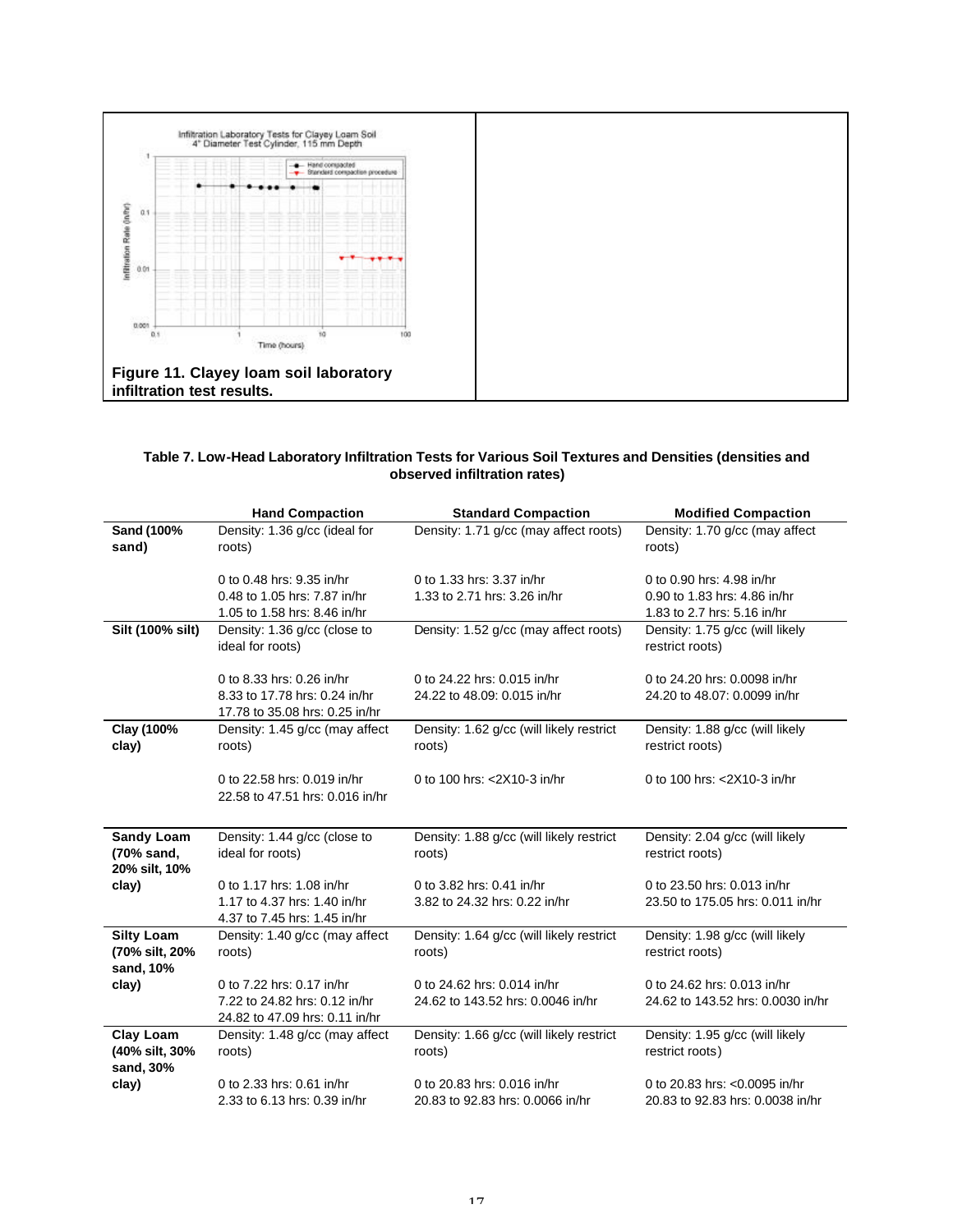#### **Conclusions**

Very large errors in soil infiltration rates can easily be made if published soil maps are used in conjunction with most available models for typically disturbed urban soils, as these tools ignore compaction. Knowledge of compaction (which can be measured using a cone penetrometer, or estimated based on expected activity on grassed areas, or directly measured) can be used to more accurately predict stormwater runoff quantity, and to better design bioretention stormwater control devices. In most cases, the mapped soil textures were similar to what was actually measured in the field. However, important differences were found during many of the 153 tests. Table 2 showed the 2-hour averaged infiltration rates and their COVs in each of the four major groupings. Although these COV values are generally high (0.5 to 2), they are much less than if compaction was ignored. These data can be fitted to conventional infiltration models, but the high variations within each of these categories makes it difficult to identify legitimate patterns, implying that average infiltration rates within each event may be most suitable for predictive purposes. The remaining uncertainty can probably best be described using Monte Carlo components in runoff models.

The field measurements of infiltration rates during these tests were all substantially larger than expected, but comparable to previous standard double-ring infiltrometer tests in urban soils. Other researchers have noted the general over-predictions of ponding infiltrometers compared to actual observations during natural rains. In all cases, these measurements are suitable to indicate the relative effects of soil texture, compaction, and soil-water on infiltration rates. Also, the measured values can be directly used to predict the infiltration rates that may be expected from stormwater infiltration controls that utilize ponding (most infiltration and bioretention devices).

Table 8 compares the infiltration test results from these field and laboratory investigations. The low-head laboratory and field results were similar, except for the higher rates observed for the noncompacted clay field tests. These higher results could reflect actual macro-structure conditions in the natural soils, or the compaction levels obtained in the laboratory were unusually high compared to field conditions. In addition, the high-head laboratory test results produced infiltration rates substantially greater than for the similar low-head results for sandy soil conditions, but not for the other soils. We have scheduled a "final" series of tests over the coming summer to examine some of these issues again. We expect to report these results during the conference presentation. Specifically, we anticipate repeating the lowhead laboratory infiltration tests, but with higher resolution measurements. In addition, we will conduct a new series of field measurements, and will specifically measure soil density along with moisture and texture. Finally, we will use selected field soil samples for controlled compaction tests in the laboratory. These tests should enable us to specifically investigate alternative conventional infiltration equations, and examine needed modifications for typical compaction conditions; we will confirm a simple method to measure compaction in the field; and we will verify the laboratory measurements for field applications.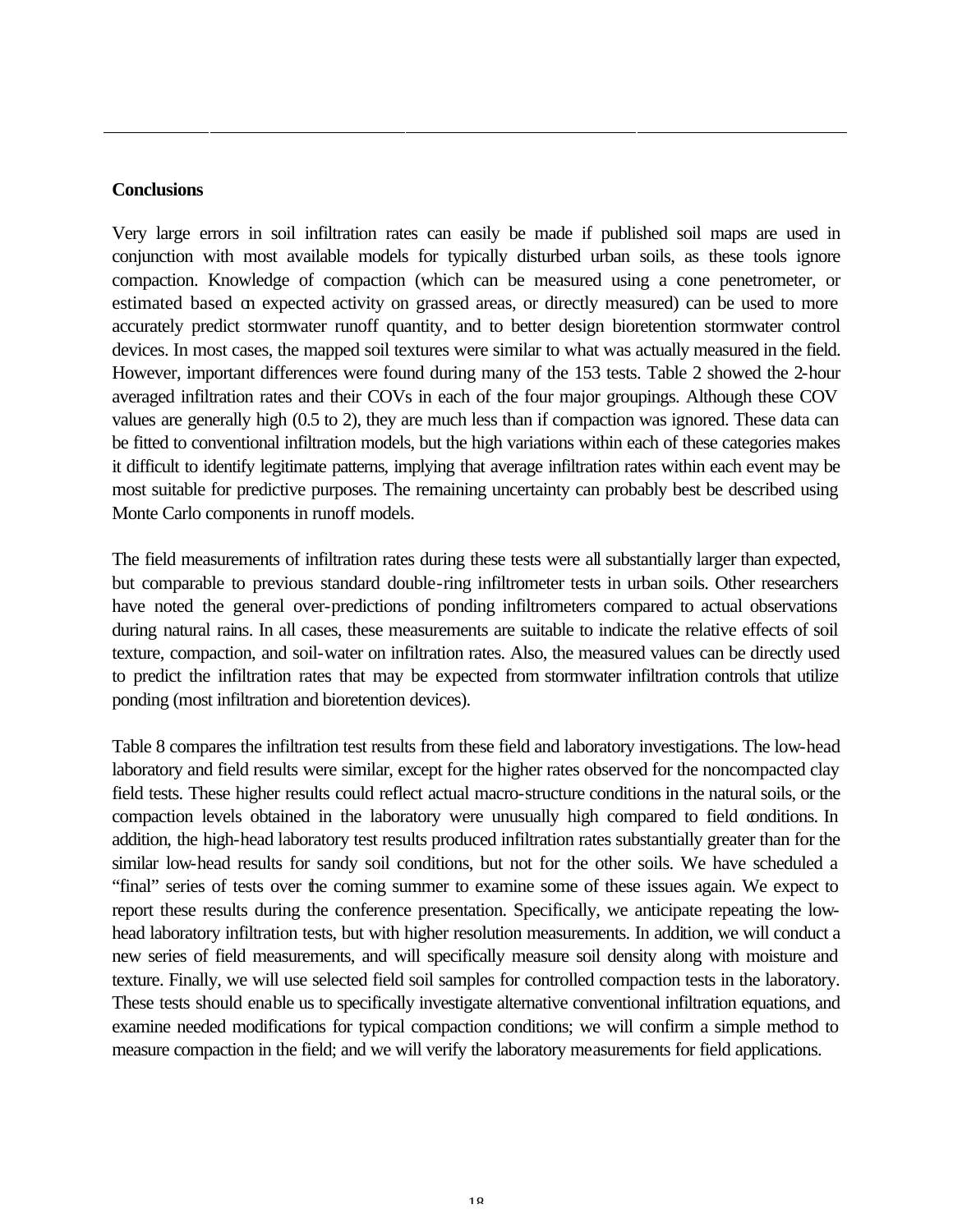The use of soil amendments, or otherwise modifying soil structure and chemical characteristics, is becoming an increasingly popular stormwater control practice. However, little information is available to reasonably quantify benefits and problems associated with these changes. An example examination of appropriate soil chemical characteristics, along with surface and subsurface runoff quantity and quality, was shown during the Seattle tests (Pitt, *et al*. 1999a). It is recommended that researchers considering soil modifications as a stormwater management option conduct similar local tests in order to understand the effects these soil changes may have on runoff quality and quantity. During the Seattle tests, the compost was found to have significant sorption and ion exchange capacity that was responsible for pollutant reductions in the infiltrating water. However, the newly placed compost also leached large amounts of nutrients to the surface and subsurface waters. Related tests with older test plots in the Seattle area found much less pronounced degradation of surface and subsurface flows with aging of the compost amendments. In addition, it is likely that the use of a smaller fraction of compost would have resulted in fewer negative problems, while providing most of the benefits. Again, local studies using locally available compost and soils, would be needed to examine this emerging stormwater management option more thoroughly.

| Group                                                                     | <b>Field Test</b><br>Average<br><b>Infiltration</b><br>Rates (in/hr and<br>COV) | Low-head<br>Laboratory<br><b>Test Results</b> | High-head<br>Laboratory<br><b>Test Results</b> |
|---------------------------------------------------------------------------|---------------------------------------------------------------------------------|-----------------------------------------------|------------------------------------------------|
| Noncompacted sandy soils                                                  | 13(0.4)                                                                         | 8 to 9.5 in/hr                                | 30 to 120 in/hr                                |
| compact sandy soils                                                       | 1.4(1.3)                                                                        | $3$ to 5 in/hr                                | $0.5$ to 60 in/hr                              |
| Noncompacted and dry clayey<br>soils                                      | 9.8(1.5)                                                                        | $0.4$ to $0.6$ in/hr                          | 0 to 0.3 in/hr                                 |
| All other clayey soils (compacted<br>and dry, plus all wetter conditions) | 0.2(2.4)                                                                        | 0 to $0.4$ in/hr                              | 0 to $0.02$ in/hr                              |
| Noncompacted silty and loamy<br>soils                                     | na                                                                              | $0.25$ to $0.6$ in/hr                         | $0.5$ to 3 in/hr                               |
| Compacted silty and loamy soils                                           | na                                                                              | 0 to $0.02$ in/hr                             | 0 to 0.04 in/hr                                |

#### **Table 8. Comparison of Infiltration Rates from Different Test Series**

This information can be effectively used in the modeling of small-scale stormwater controls, such as bioretention devices located near buildings and grass swales. As an example of the benefits these devices may provide in typical urban areas, WinSLAMM, the Source Loading and Management Model (www.winslamm.com) (Pitt and Voorhees 1995) was used to calculate the expected reductions in annual runoff volumes for several different controls. Table 9 illustrates these example reductions for Phoenix (9.3 in/year of rainfall), Seattle (33.4 in/yr), and Birmingham, AL (52.5 in/yr). The reductions are only for roof runoff control, but illustrate the magnitude of the reductions possible. The calculations are based on long-term continuous simulations (about 5 years of historical rain records were used). The test site is a single-family residential area with silty soils and directly connected roofs. In this type of area, directly connected residential roofs produce about 30 to 35% of the annual runoff volume for the rain conditions in these three cities.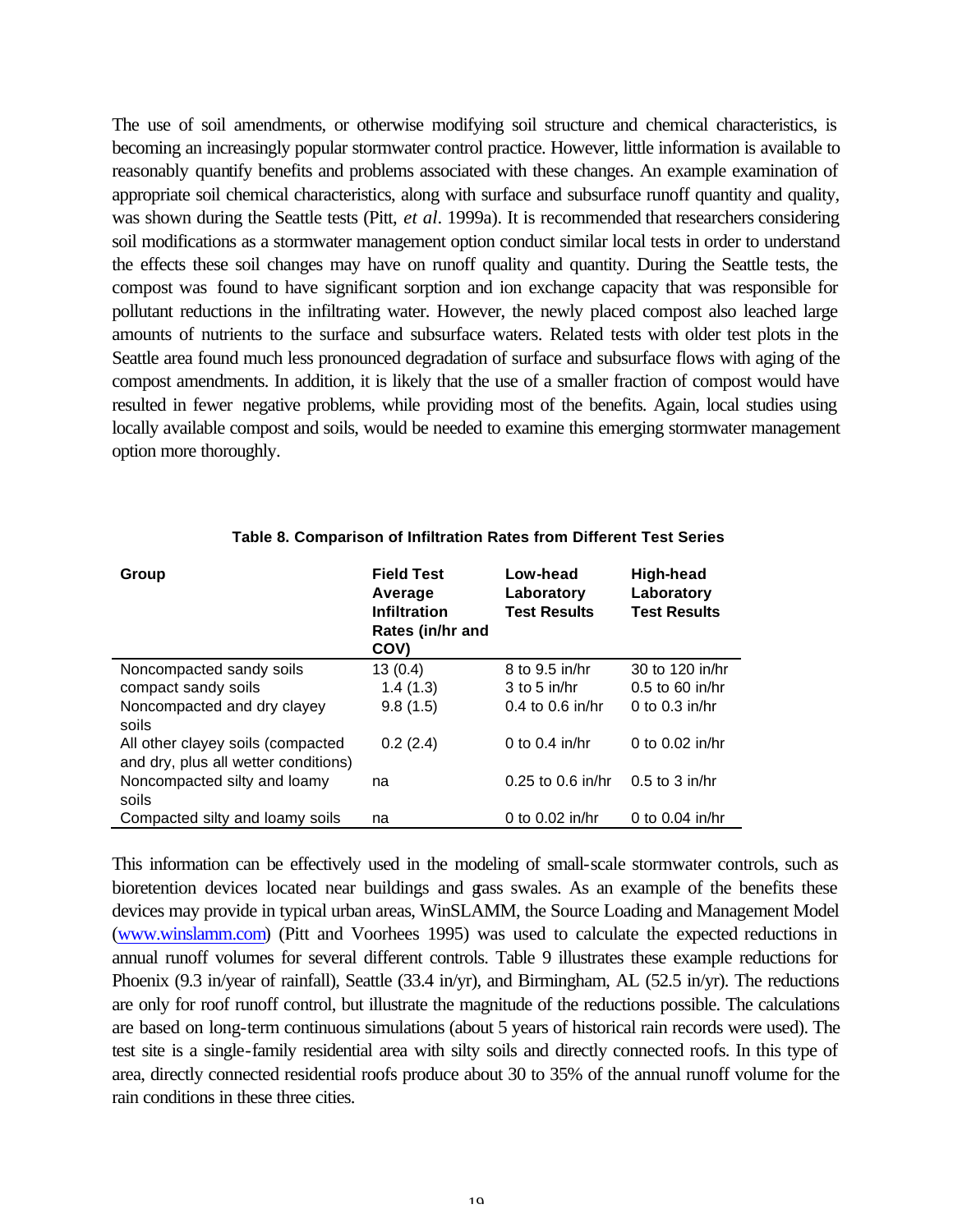| Phoenix, | Seattle,  | Birmingham, |  |  |
|----------|-----------|-------------|--|--|
| AZ       | <b>WA</b> | AL          |  |  |
| 96%      | 100%      | 87%         |  |  |
| 88       | 67        | 66          |  |  |
|          |           |             |  |  |
| 91       | 87        | 84          |  |  |
| 84       | 77        | 75          |  |  |
|          |           |             |  |  |

**Table 9. Example Calculations of Benefits of On-Site Stormwater Controls (% reduction of annual roof runoff volumes).**

The roof garden option using amended soils provides large reductions, even for a relatively small treatment area. This is especially useful for sites with extremely poor soils or small landscaped areas. Bioretention options can be sized to provide specifically desired runoff reductions, considering actual, or improved, soil conditions. This table also shows potential runoff reductions associated with storage of roof runoff for later reuse for on-site irrigation, and an option for a green roof, where the roof surface is actually vegetated allowing increased evapotranspiration.

This table shows that even for a wide range of rainfall conditions, these options can provide substantial reductions in runoff volume from residential roofs. An estimated 20 to 35% reductions in annual runoff volumes for the complete drainage areas would be expected for these alternatives. Obviously, these controls can be applied to the runoff from other areas, in addition to the roofs, for additional runoff reductions.

## **Acknowledgements**

Much of the infiltration measurements were carried out as class projects by University of Alabama at Birmingham hydrology, experimental design, and soil mechanics students. Choo Keong Ong directed the laboratory compaction tests, while Janice Lantrip directed the field infiltration tests. Specific thanks are given to the following students who assisted with the projects summarized here: Robecca Martin, Stacey Sprayberry, Muhammad Salman, Wade Burcham, Brian Adkins, Sarah Braswell, Scott Lee, and Jennifer Harper. Partial support was provided by the Urban Watershed Management Branch, U.S. Environmental Protection Agency, Edison, NJ for portions of the field measurements, including the amended soil tests. EPA support was also provided for the research on potential groundwater contamination associated with stormwater infiltration. Thomas O'Connor was the EPA project officer and provided valuable project guidance.

## **References**

- Akan, A. O., *Urban Stormwater Hydrology: A Guide to Engineering Calculations*. Lancaster. PA: Technomic Publishing Co., Inc., 1993.
- American Society of Testing and Materials. 1996 *Annual Book of ASTM Standards.* West Conshohocken. PA: ASTM vol. 04.08,1994.
- Bedient, P.B., and Huber, W.C. *Hydrology and Floodplain Analysis.* New York: Addison-Wesley Publishing Co., 1992.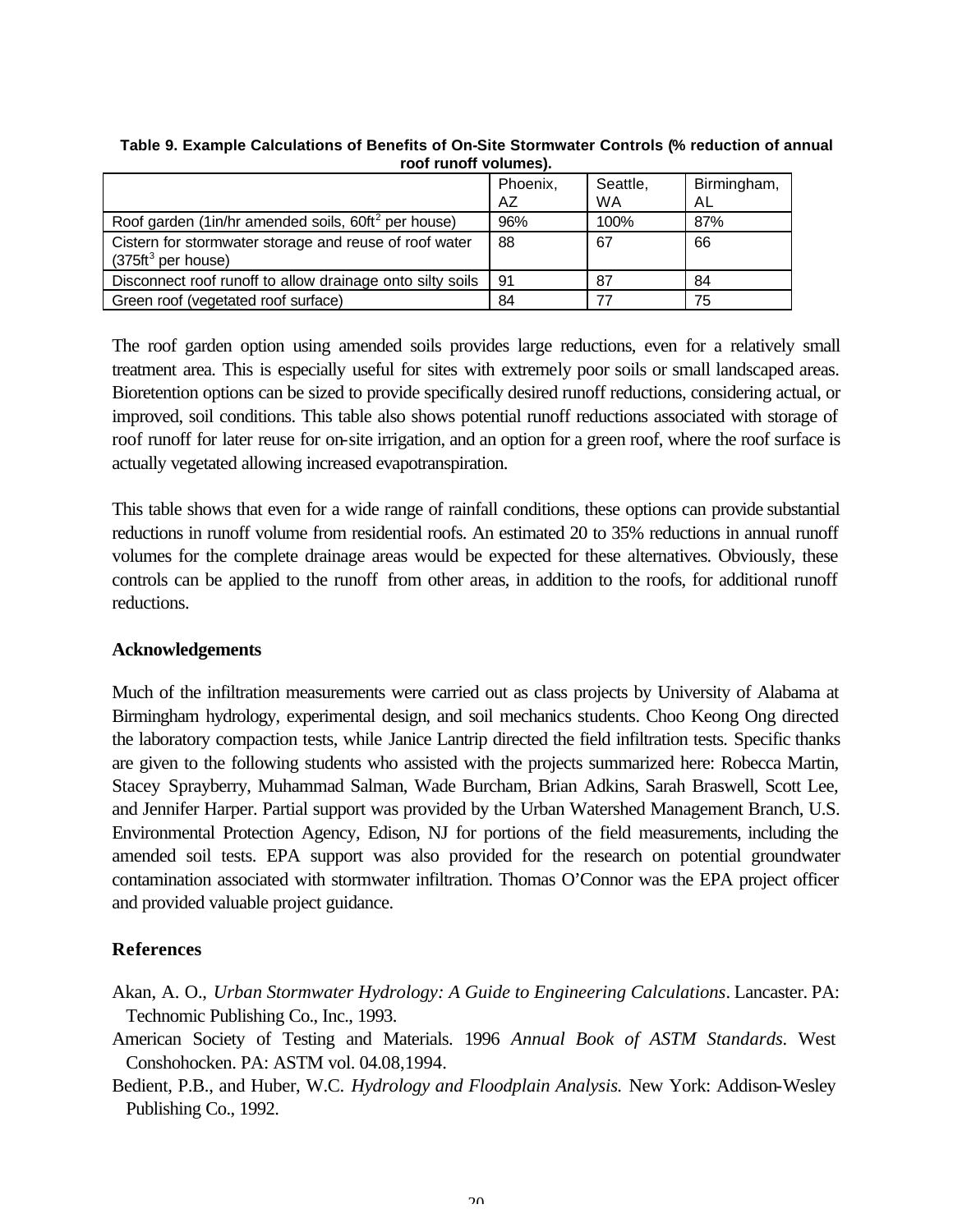- Box, G.E.P., Hunter, W.G., and Hunter, J.S.. *Statistics for Experimenters*. John Wiley and Sons, New York, 1978.
- Clark, S. and R. Pitt. *Stormwater Treatment at Critical Areas, Vol. 3: Evaluation of Filtration Media for Stormwater Treatment*. U.S. Environmental Protection Agency, Water Supply and Water Resources Division, National Risk Management Research Laboratory. EPA/600/R-00/016, Cincinnati, Ohio. 442 pgs. October 1999.
- Das, B.M. *Principals of Geotechnical Engineering* Boston: PWS Publishing Co., 1994.
- Dickey-John Corporation. *Installation Instructions Soil Compaction Tester.* Auburn, Illinois:, 1987.
- Gilbert, R.O., *Statistical Methods for Environmental Pollution Monitoring* New York: Van Nostrand Reinhold Publishing Co., 1987.
- Harrison, R.B., M.A. Grey, C.L. Henry, and D. Xue. *Field Test of Compost Amendment to Reduce Nutrient Runoff*. Prepared for the City of Redmond. College of Forestry Resources, University of Washington, Seattle. May 1997.
- Horton, R.E. "An approach toward a physical interpretation of infiltration capacity." *Transactions of the American Geophysical Union*. Vol. 20, pp. 693 – 711. 1939.
- McCuen, R. *Hydrologic Analysis and Design, 2nd edition*. Prentice Hall. 1998.
- Morel-Seytoux, H.J. "Derivation of Equations for Variable Rainfall Infiltration." *Water Resources Research. pp.* 1012-1020. August 1978.
- NRCS. Soil Quality Institute 2000, Urban Technical Note 2, as reported by Ocean County Soil Conservation District, Forked River, NJ. 2001.
- Pitt, R. *Small Storm Urban Flow and Particulate Washoff Contributions to Outfall Discharges*, Ph.D. Dissertation, Civil and Environmental Engineering Department, University of Wisconsin, Madison, WI, November 1987.
- Pitt, R., S. Clark, and K. Parmer*. Protection of Groundwater from Intentional and Nonintentional Stormwater Infiltration*. U.S. Environmental Protection Agency, EPA/600/SR-94/051. PB94- 165354AS, Storm and Combined Sewer Program, Cincinnati, Ohio. 187 pgs. May 1994.
- Pitt, R. and S.R. Durrans. *Drainage of Water from Pavement Structures*. Alabama Dept. of Transportation. 253 pgs. September 1995.
- Pitt, R. and J. Voorhees. "Source loading and management model (SLAMM)." *Seminar Publication: National Conference on Urban Runoff Management: Enhancing Urban Watershed Management at the Local, County, and State Levels*. March 30 – April 2, 1993. Center for Environmental Research Information, U.S. Environmental Protection Agency. EPA/625/R-95/003. Cincinnati. Ohio. pp. 225-243. April 1995.
- Pitt, R., S. Clark, K. Parmer, and R. Field. *Groundwater Contamination from Stormwater Infiltration*. Ann Arbor Press. Chelsea, Michigan. 218 pages. 1996.
- Pitt, R. "Small storm hydrology and why it is important for the design of stormwater control practices." In: *Advances in Modeling the Management of Stormwater Impacts, Volume 7*. (Edited by W. James). Computational Hydraulics International, Guelph, Ontario and Lewis Publishers/CRC Press. 1999.
- Pitt, R., J. Lantrip, R. Harrison, C. Henry, and D. Hue. *Infiltration through Disturbed Urban Soils and Compost-Amended Soil Effects on Runoff Quality and Quantity*. U.S. Environmental Protection Agency, Water Supply and Water Resources Division, National Risk Management Research Laboratory. EPA 600/R-00/016. Cincinnati, Ohio. 231 pgs. 1999a.